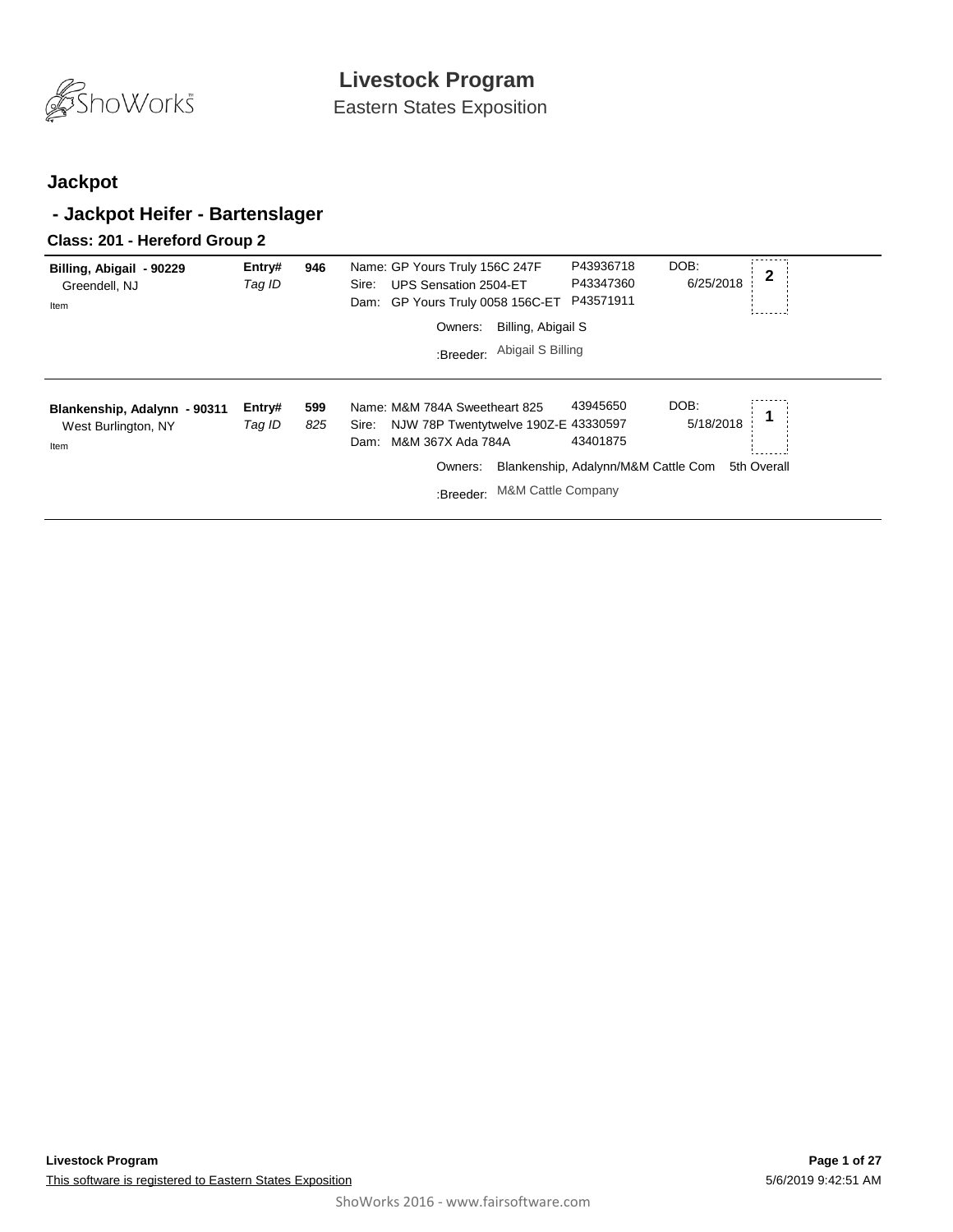

Eastern States Exposition

#### **Class: 202 - Charolais Heifers**

| Stockdale, Rylee - 90184<br>Dayton, PA<br>Item | Entry#<br>Tag ID | 682 | Name: Sara Annes Dream<br>M&M Outsider 4003<br>Sire:<br>Dam: Sull Impression<br>Owners: | F1265604<br>M846631<br>EF1191359<br>Stockdale, Rylee<br>:Breeder: Sarah J Lillesand | DOB:<br>5/2/2018 | Res Champ |
|------------------------------------------------|------------------|-----|-----------------------------------------------------------------------------------------|-------------------------------------------------------------------------------------|------------------|-----------|
|------------------------------------------------|------------------|-----|-----------------------------------------------------------------------------------------|-------------------------------------------------------------------------------------|------------------|-----------|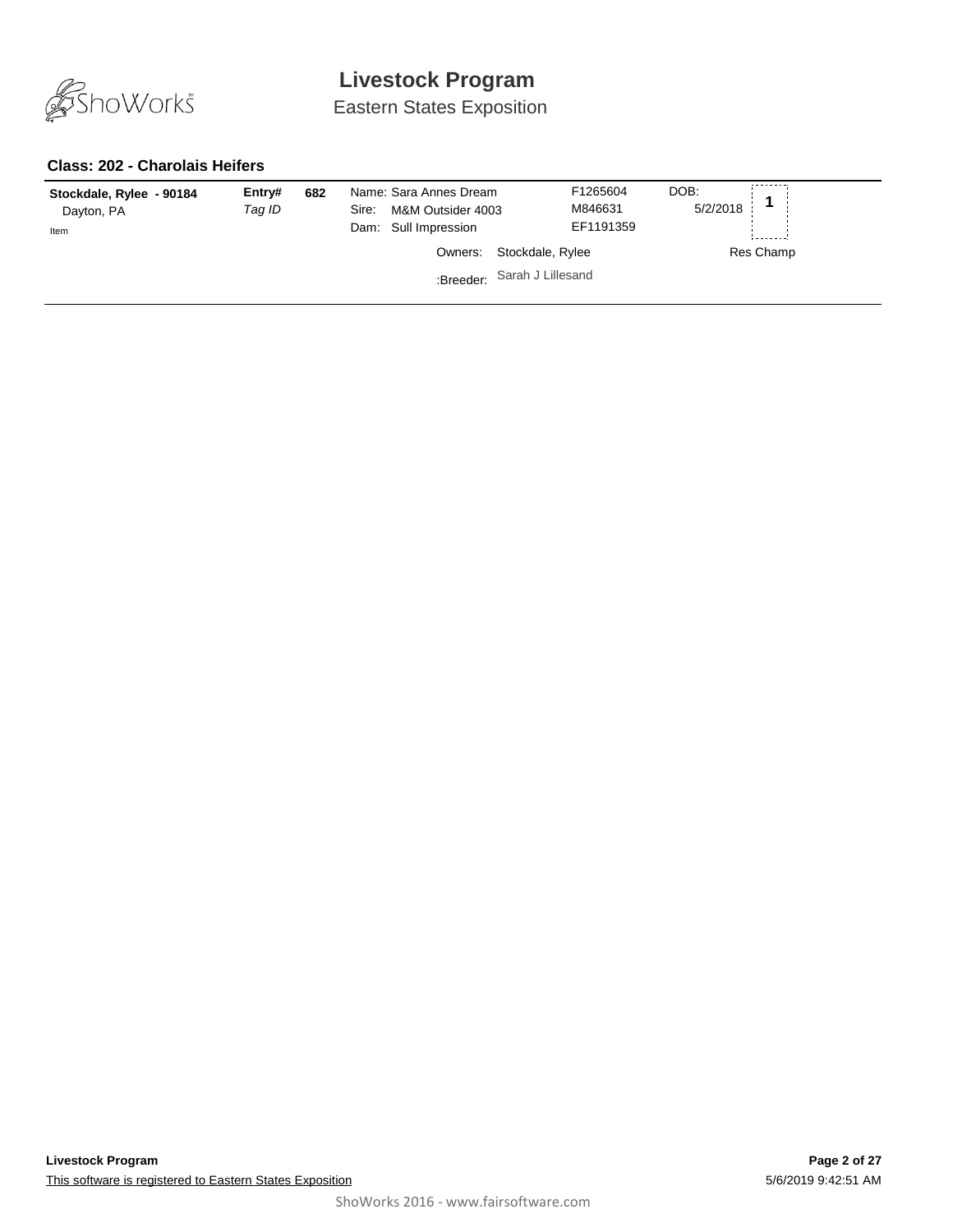

Eastern States Exposition

#### **Class: 203 - Shorthorn Heifers**

| Howe, Tiffany - 90286<br>New Braintree, MA<br>Item | Entry#<br>Tag ID                 | 105<br>7665 | Name: Hahn Alicia C38F<br>Hill Haven Cognac 39B<br>Sire:<br>Hahn Alicia C21B<br>Dam:                           |                                      | X4276832<br>X4212254<br>X4205993 | DOB:<br>8/26/2018  | $\mathbf 2$ |
|----------------------------------------------------|----------------------------------|-------------|----------------------------------------------------------------------------------------------------------------|--------------------------------------|----------------------------------|--------------------|-------------|
|                                                    |                                  |             | Owners:                                                                                                        | Howe, Tiffany                        |                                  |                    |             |
|                                                    |                                  |             | :Breeder:                                                                                                      |                                      | Hahn Family Shorthorns LLC       |                    |             |
| [Team/Company], Bryce Raymo<br>Brome, Qc<br>Item   | Entry#<br>Tag ID 104750595 Sire: | 368         | Name: Millbrook Maria LG 18F<br>CYT GoodLife 1401<br>Shadybrook Maria 321B<br>Dam:<br>Owners:<br>:Breeder:     | Bolton, Denver<br>Millbrook Farm     | XAR25259<br>XAR24009<br>XF695601 | DOB:<br>2/20/2018  |             |
| Kagan, Helena - 91<br>clinton corners, ny<br>Item  | Entry#<br>Tag ID                 | 200<br>381  | Name: CMSL Vanna White E2-ET<br>SULL Muscleman 9043<br>Sire:<br>BCC Darla 502R<br>Dam:<br>Owners:<br>:Breeder: | Kagan, Helena<br>Double G Shorthorns | X4270388<br>4157800<br>X4099120  | DOB:<br>11/18/2017 |             |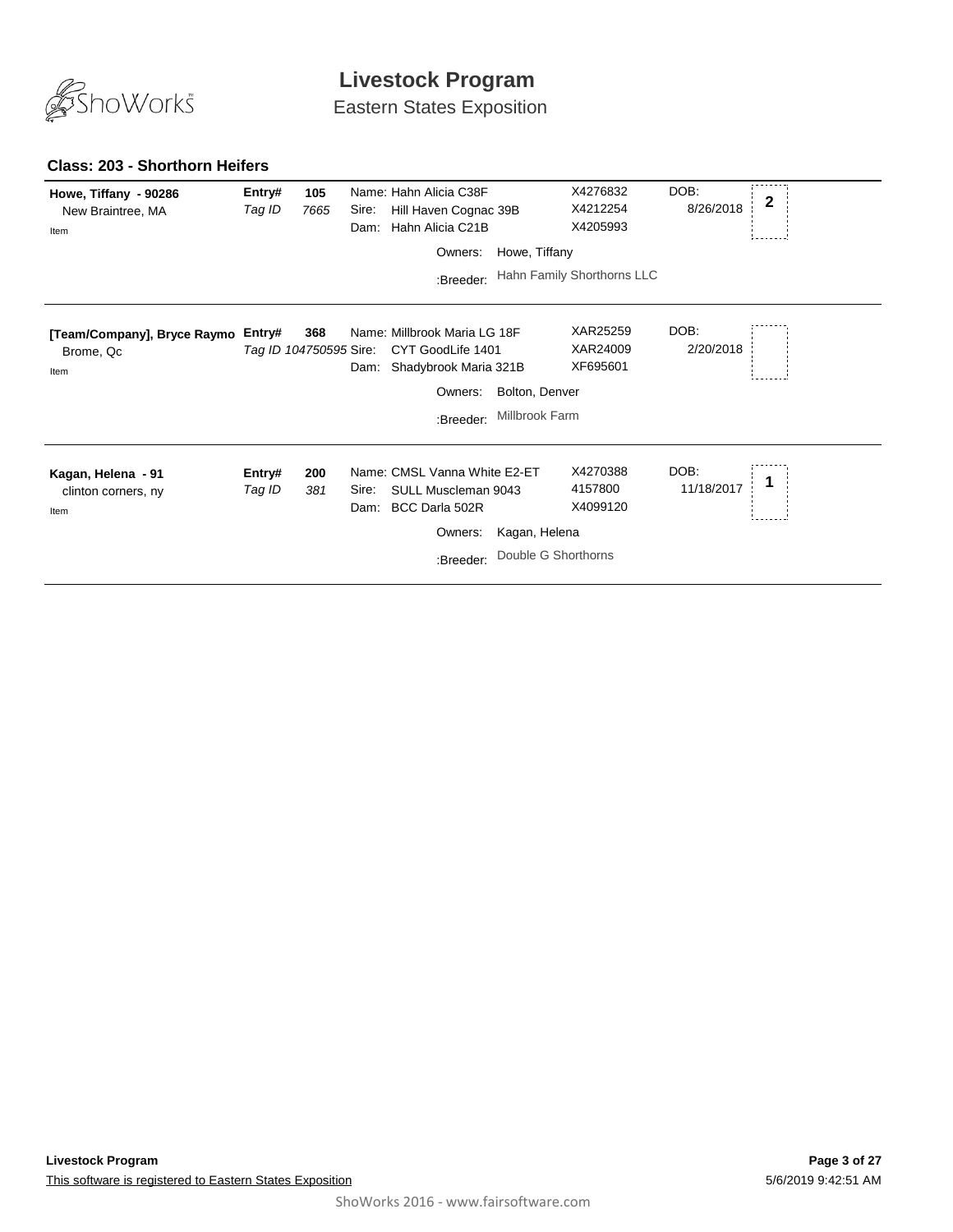

Eastern States Exposition

| Luckman, Elizabeth - 90254<br>Barker, NY<br>Item         | Entry#<br>Tag ID | 629<br>846  | Name: Mattocks Miss Queen Bee<br>Colburn Primo 5153<br>Sire:<br><b>Mattocks Miss Betty Would</b><br>Dam:<br>:Breeder:            | Owners: Luckman, Elizabeth<br>Adam & Beth Mattocks | 19367374<br>18217480<br>18831700                                     | DOB:<br>4/17/2018  | 4            |
|----------------------------------------------------------|------------------|-------------|----------------------------------------------------------------------------------------------------------------------------------|----------------------------------------------------|----------------------------------------------------------------------|--------------------|--------------|
| Oatley, Caroline - 3416<br>West Greenwich, RI<br>Item    | Entry#<br>Tag ID | 330<br>4087 | Name: PCSC Showin Style 13F<br>Silveiras Style 9303<br>Sire:<br>PCSC Show Stopper 12D<br>Dam:<br>Owners:<br>:Breeder:            | Oatley, Caroline<br><b>Matt Thurston</b>           | 19217987<br>16427563<br>18764944                                     | DOB:<br>4/1/2018   | $\mathbf{2}$ |
| Smith, Thomas - 90322<br>SENECA FALLS, NY<br>Item        | Entry#<br>Tag ID | 623<br>28   | Name: EAG 2060 Forever Lady 28<br>Sydgen Rocky Road 2060<br>Sire:<br>Equity 45 Forever Lady Q181<br>Dam:<br>Owners:<br>:Breeder: | <b>Richard Brown</b>                               | 19248789<br>14088421<br>18080992<br><b>Enterprise Angus Genetics</b> | DOB:<br>1/18/2018  | 3            |
| Berkheimer, Karli M - 90124<br>Mechanicsburg, PA<br>Item | Entry#<br>Tag ID | 783         | Name: BK Anita 53<br>Silveiras Style 9303<br>Sire:<br>WLC Anita J217<br>Dam:<br>Owners:<br>:Breeder:                             | Berkheimer, Karli<br>Karli Berkheimer              | 19188488<br>16427563<br>17543364                                     | DOB:<br>12/30/2017 | Champ        |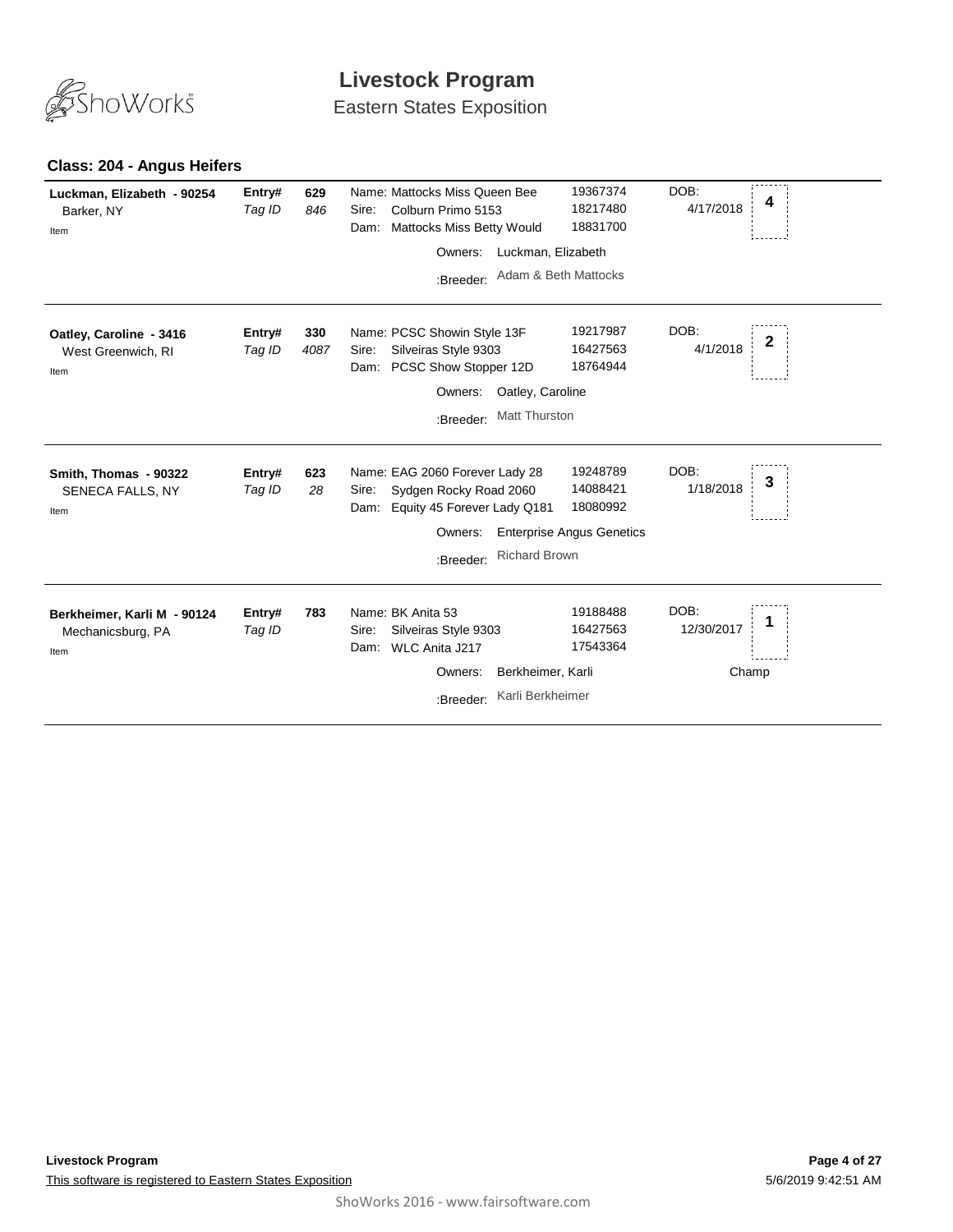

Eastern States Exposition

#### **Class: 208 - Belted Galloway Heifers**

| Oatley, Fallon - 3702<br>West Greenwich, RI<br>Item  | Entry#           | 322<br>Tag ID PCS 10F Sire: |               | Name: PCSC Step'n Stare 10F<br><b>HCS Astaire</b><br>Dam: PCSC Step Aside 5A                 |                | 43421B<br>37489B<br>36320B                                                               | DOB:<br>3/6/2018  |   |
|------------------------------------------------------|------------------|-----------------------------|---------------|----------------------------------------------------------------------------------------------|----------------|------------------------------------------------------------------------------------------|-------------------|---|
|                                                      |                  |                             |               | Owners:                                                                                      | Oatley, Fallon |                                                                                          |                   |   |
|                                                      |                  |                             |               | :Breeder:                                                                                    | Matt Thurston  |                                                                                          |                   |   |
| [Team/Company], University of<br>Amherst, MA<br>Item | Entry#<br>Tag ID | 414<br>119                  | Sire:<br>Dam: | Name: UMass Mimosa<br><b>Ridgeview Miles</b><br><b>UMass Martini</b><br>Owners:<br>:Breeder: |                | 42739B<br>8575R<br>A38036B<br>University of Massachusetts<br>University of Massachusetts | DOB:<br>7/17/2017 | 2 |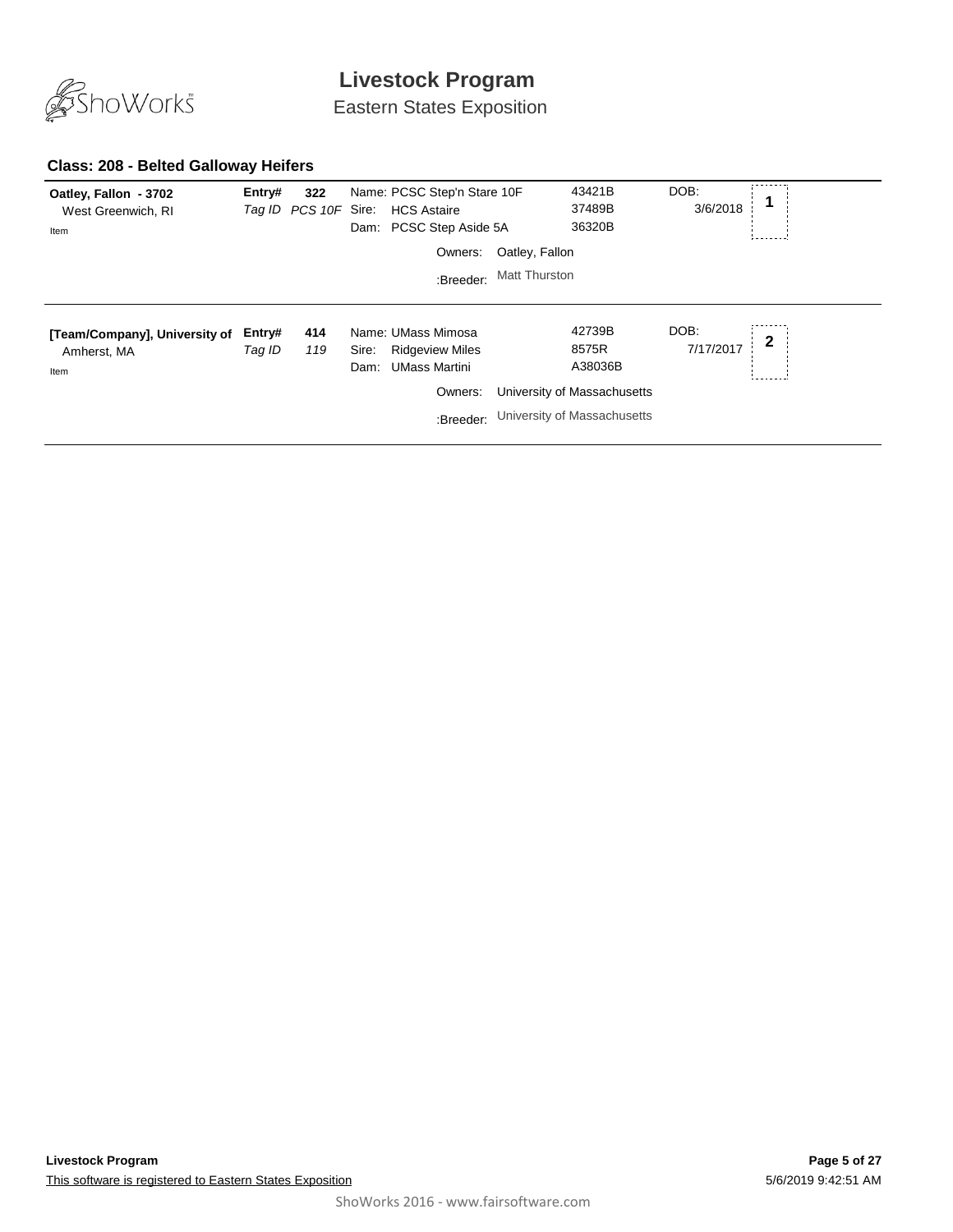

Eastern States Exposition

| Sarafin, Dawn Marie - 90285<br>Southampton, Ma<br>Item | Entry#<br>Tag ID | 83        | Name: JPC Party Favor<br><b>RKR Tough</b><br>Sire:<br>JPC Smitten 1Z<br>Dam:<br>Owners:<br>:Breeder:           | Zautner, Christopher<br>C22 Purple Cows | FF34364<br>FM18829<br>FF16142 | DOB:<br>7/12/2017 |   |
|--------------------------------------------------------|------------------|-----------|----------------------------------------------------------------------------------------------------------------|-----------------------------------------|-------------------------------|-------------------|---|
| Korroch, Skye - 90206<br>Bedford, MA<br>Item           | Entry#<br>Tag ID | 539<br>40 | Name: New England Nausica<br>Lazy G Gold Rush<br>Sire:<br><b>CR Extra Nice</b><br>Dam:<br>Owners:<br>:Breeder: | Korroch, Skye<br>New England Beef       | FF36051<br>FM21509<br>FM13544 | DOB:<br>4/12/2017 | 3 |
| Augar, Kate - 90303<br>Voorheesville, NY<br>Item       | Entry#<br>Tag ID | 948       | Name: WEF Country Girl E7<br>CRF Zapoteca<br>Sire:<br>GSAT01<br>Dam:<br>Owners:<br>:Breeder:                   | Augar, Kate<br>White Elephant Farm      | 38198<br>FM19486<br>FF6778    | DOB:<br>3/17/2017 |   |

#### **Class: 209 - Aberdeen Heifers**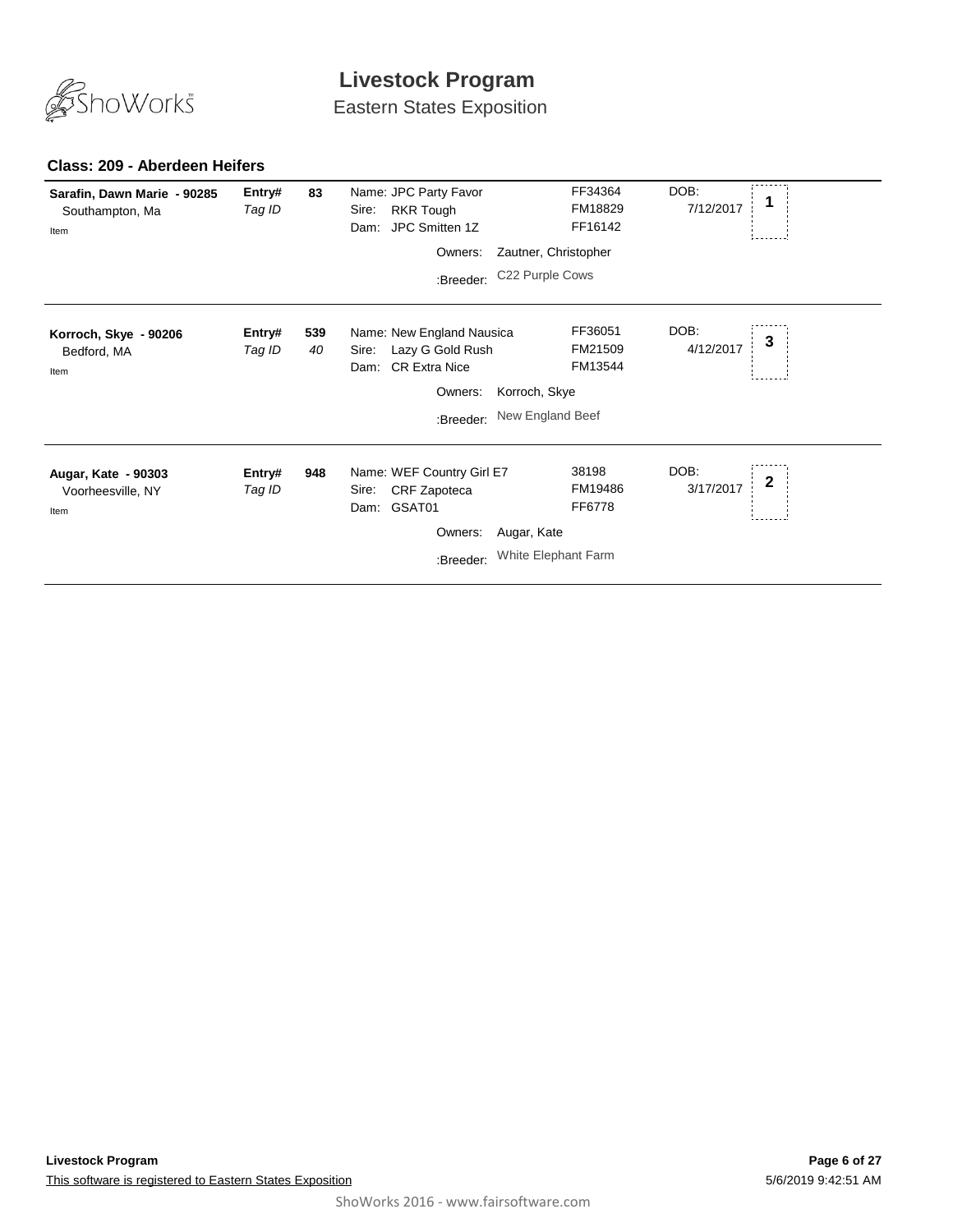

Eastern States Exposition

#### **Class: 211 - Maine Heifers**

| Imgrund, Hannah - 90284<br>Lewisburg, PA<br>Item | Entry#<br>Taq ID | 75<br>21 | Name: Ladd Flamboyant 821-ET<br>NMR Maternal Made<br>Sire:<br>Dam: BK 4J Ulicia 8013 |                 | 493114<br>459900<br>396248 | DOB:<br>3/16/2018 | -------- |
|--------------------------------------------------|------------------|----------|--------------------------------------------------------------------------------------|-----------------|----------------------------|-------------------|----------|
|                                                  |                  |          | Owners:                                                                              | Imgrund, Hannah |                            |                   |          |
|                                                  |                  |          | :Breeder:                                                                            | Ladd Landgraf   |                            |                   |          |
|                                                  |                  |          |                                                                                      |                 |                            |                   |          |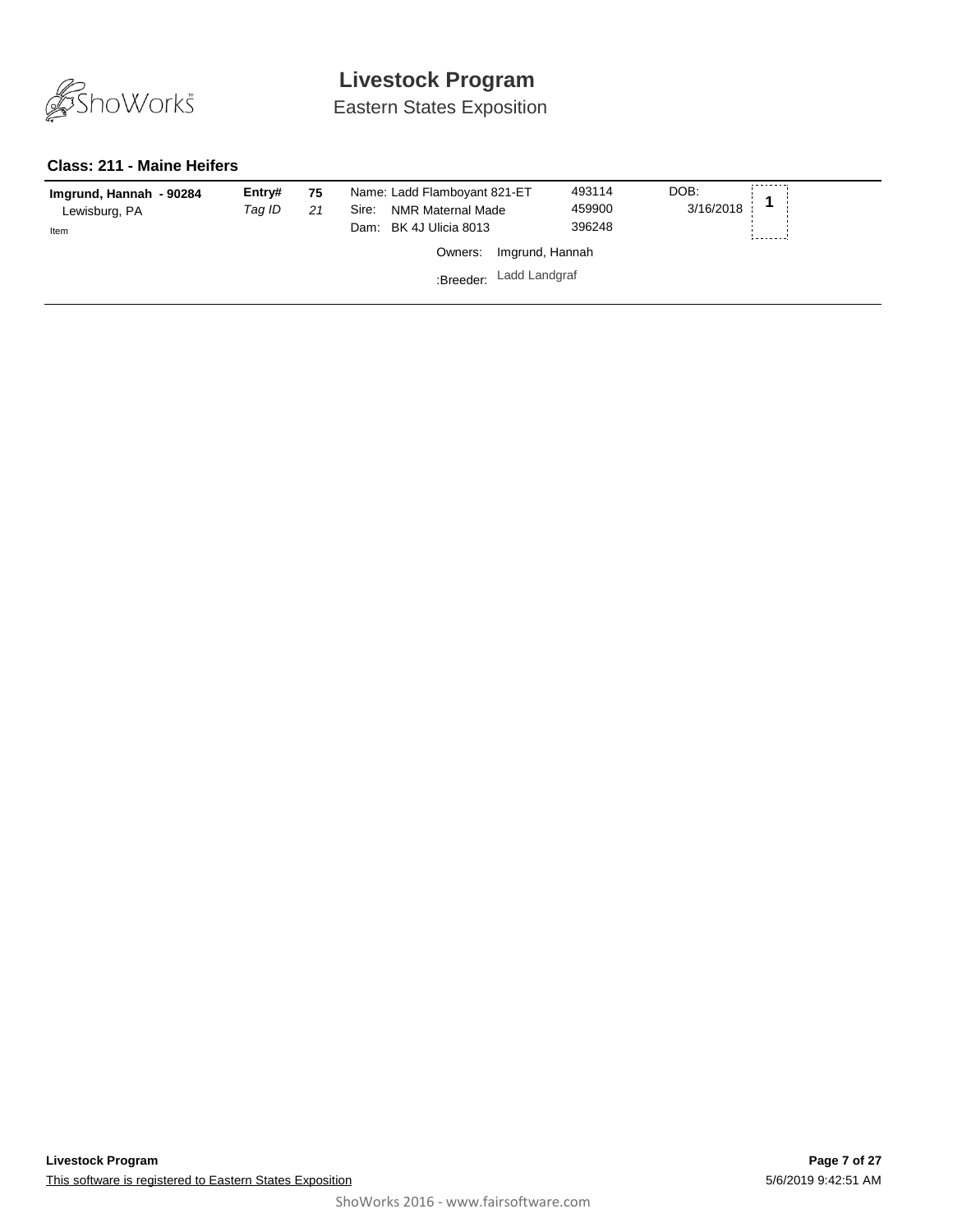

Eastern States Exposition

#### **Class: 213 - Highland Heifers**

| May, Jackie - 125 | Entrv#<br>Tag ID | 292<br>7459 |      | Name: SWM Clodia<br>Sire: STR Optimus Prime |                               | 57363<br>53739 | DOB:<br>1/7/2018 |  |
|-------------------|------------------|-------------|------|---------------------------------------------|-------------------------------|----------------|------------------|--|
| dennis, ma        |                  |             | Dam: | <b>Flathead Sileas</b>                      |                               | 51647          |                  |  |
| Item              |                  |             |      |                                             |                               |                |                  |  |
|                   |                  |             |      |                                             | Owners: May, Jackie           |                |                  |  |
|                   |                  |             |      |                                             | :Breeder: Seawind Meadows LLC |                |                  |  |
|                   |                  |             |      |                                             |                               |                |                  |  |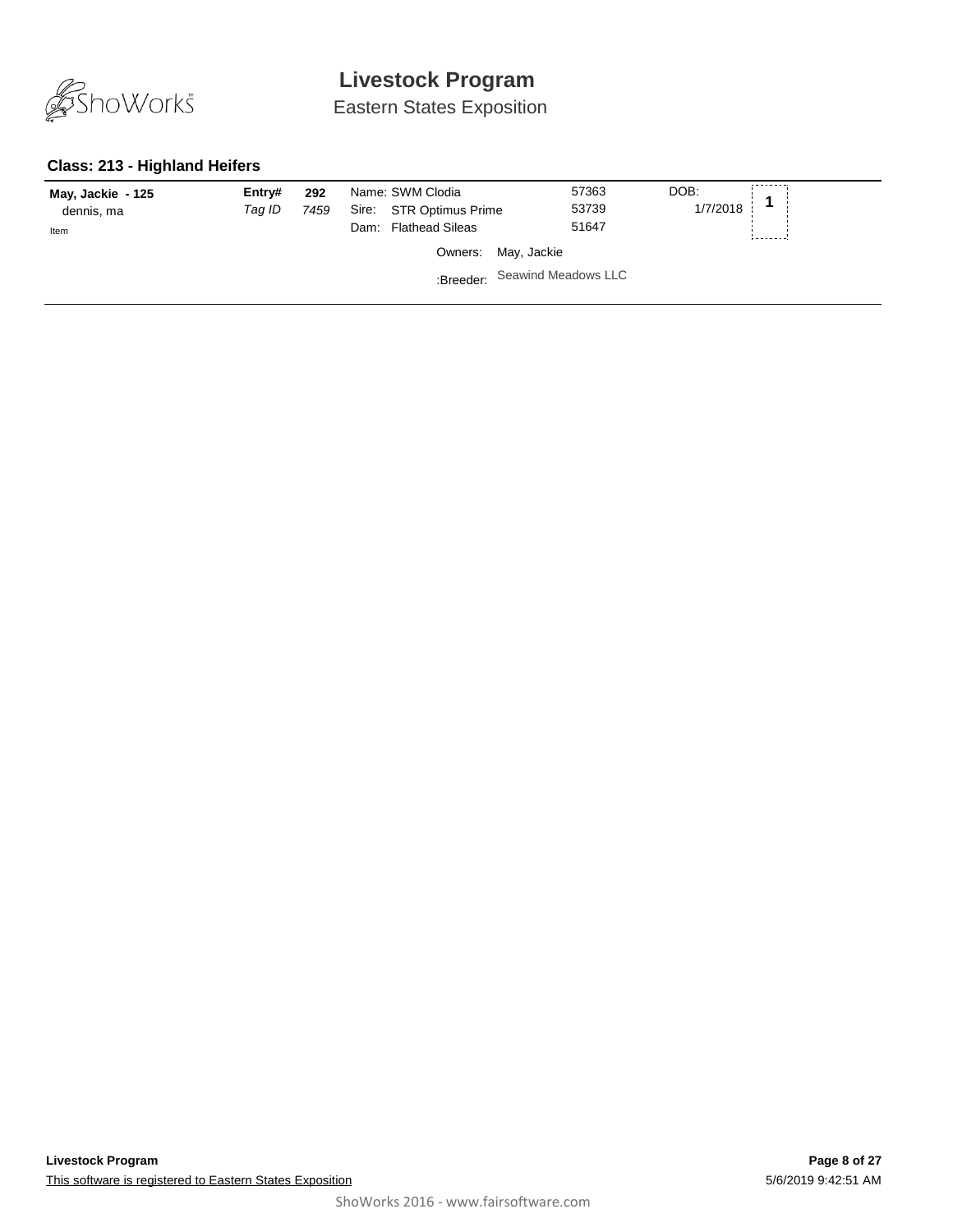

Eastern States Exposition

#### **Class: 214 - Shorthorn Plus Heifers**

| 4054<br>Tag ID<br>Brooklyn, CT<br>Item | Daddys Money<br>Dam: BC Fairy 16HC | XMA427013<br>X4244530 | 4/8/2018    |
|----------------------------------------|------------------------------------|-----------------------|-------------|
|                                        | Durst, Braden<br>Owners:           |                       | 3rd Overall |
|                                        | Robert Morgan<br>:Breeder:         |                       |             |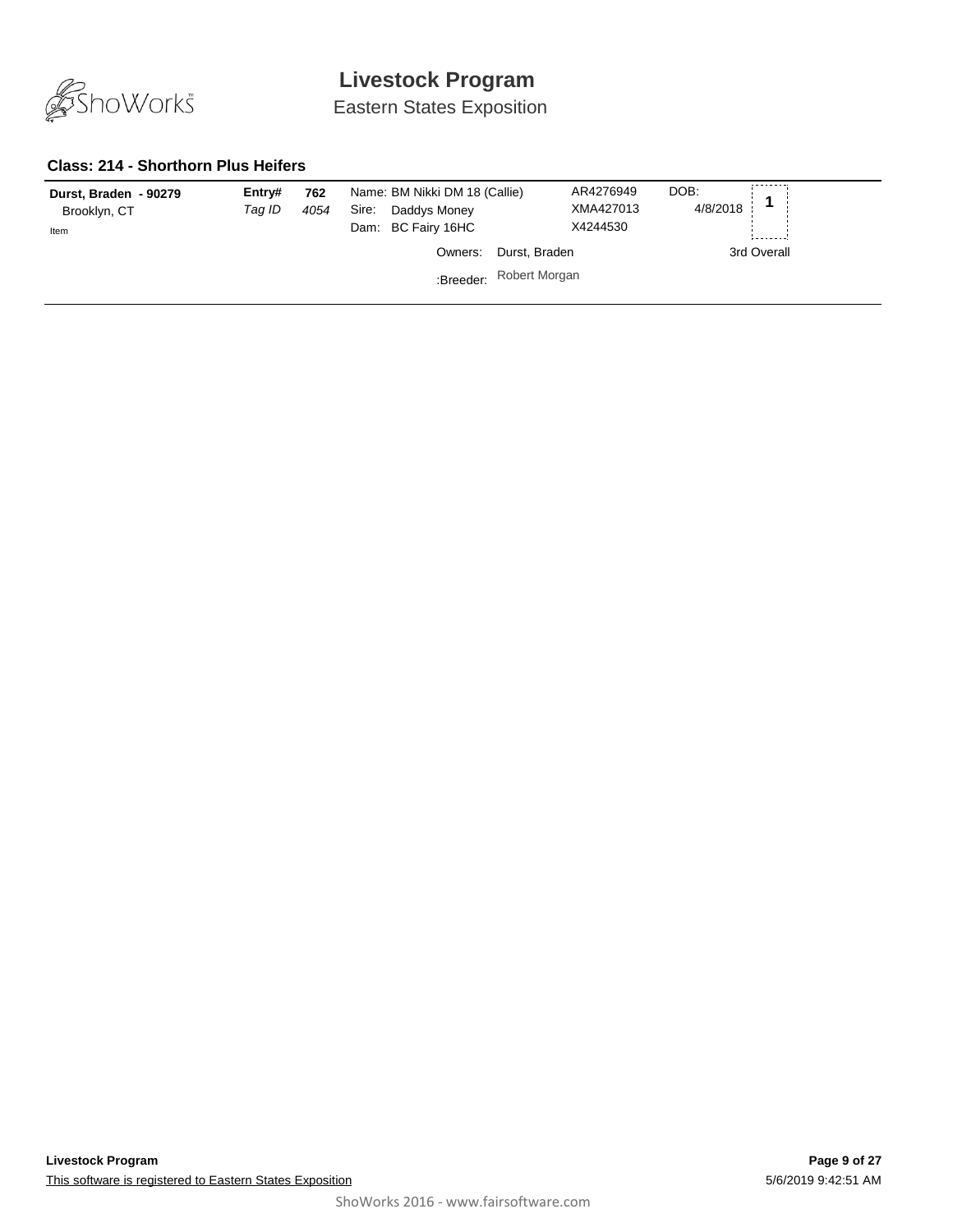

Eastern States Exposition

| Stockdale, Rylee - 90184<br>Dayton, PA<br>Item   | Entry#<br>Tag ID | 685 | Name: KRE Miss Lacys Legacy 44F<br>Colburn Primo 5153<br>Sire:<br><b>MSL Lacy</b><br>Dam: |                      | 494267<br>AN18217480<br>448668 | DOB:<br>4/4/2018  |              |
|--------------------------------------------------|------------------|-----|-------------------------------------------------------------------------------------------|----------------------|--------------------------------|-------------------|--------------|
|                                                  |                  |     | Owners:                                                                                   | Stockdale, Rylee     |                                |                   | 4th Overall  |
|                                                  |                  |     | :Breeder:                                                                                 | Kinley Kreis         |                                |                   |              |
| Pride, Lauren - 90283<br>Limington, ME<br>Item   | Entry#<br>Tag ID | 51  | Name: PPSC Cadillac<br><b>Comfort Zone</b><br>Sire:<br><b>Findview Azia</b><br>Dam:       |                      | 490822<br>426594<br>AN16937192 | DOB:<br>4/4/2018  | $\mathbf{2}$ |
|                                                  |                  |     | Owners:                                                                                   | Pride, Lauren        |                                |                   |              |
|                                                  |                  |     |                                                                                           | :Breeder: Adam Pride |                                |                   |              |
| Luckman, Elizabeth - 90254<br>Barker, NY<br>Item | Entry#<br>Tag ID | 632 | Name: HJM Lainey 812F<br>GOET 180<br>Sire:<br>HJM Lainey 522C<br>Dam:<br>Owners:          | Kelley, Scott        | 493466<br>400082<br>457734     | DOB:<br>3/15/2018 | 3            |
|                                                  |                  |     | :Breeder:                                                                                 | <b>Dylan Fessler</b> |                                |                   |              |

#### **Class: 215 - Maintainer Heifers**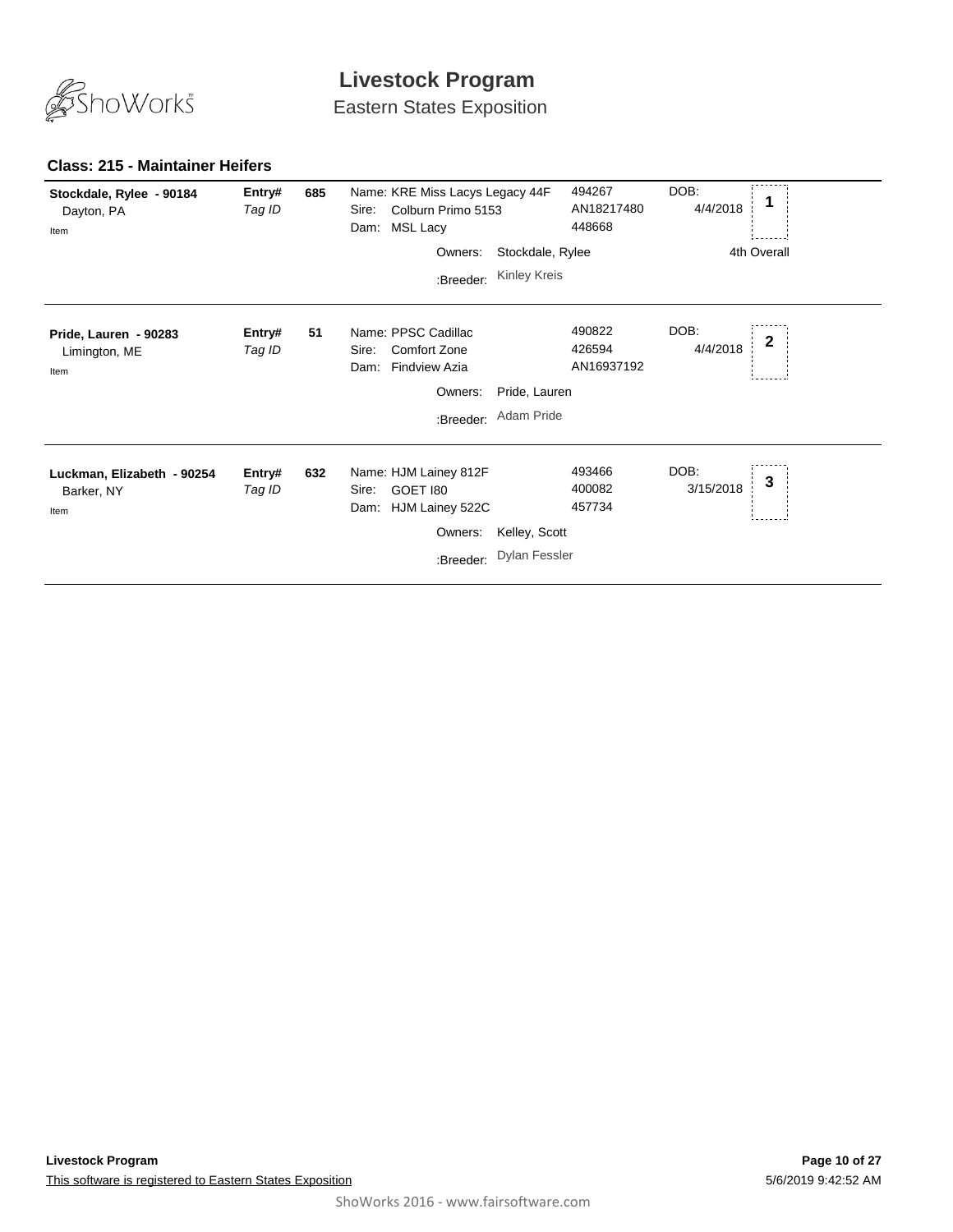

Eastern States Exposition

#### **Class: 216 - Chi-Angus Heifers**

| Jurgilewicz, Kelsey - 90247<br>Brooklyn, CT<br>Item | Entry#<br>Taq ID | 833 | Name: SC Mona Lisa 5F-ET<br>Exar Classen 1422B<br>Sire:<br>Dam: FBF Your Smilin Stocked | 395012<br>16915162<br>360407 | DOB:<br>4/4/2018 |
|-----------------------------------------------------|------------------|-----|-----------------------------------------------------------------------------------------|------------------------------|------------------|
|                                                     |                  |     | Owners: Jurgilewicz, Kelsey                                                             |                              |                  |
|                                                     |                  |     | Ellie Sennett<br>:Breeder:                                                              |                              |                  |
|                                                     |                  |     |                                                                                         |                              |                  |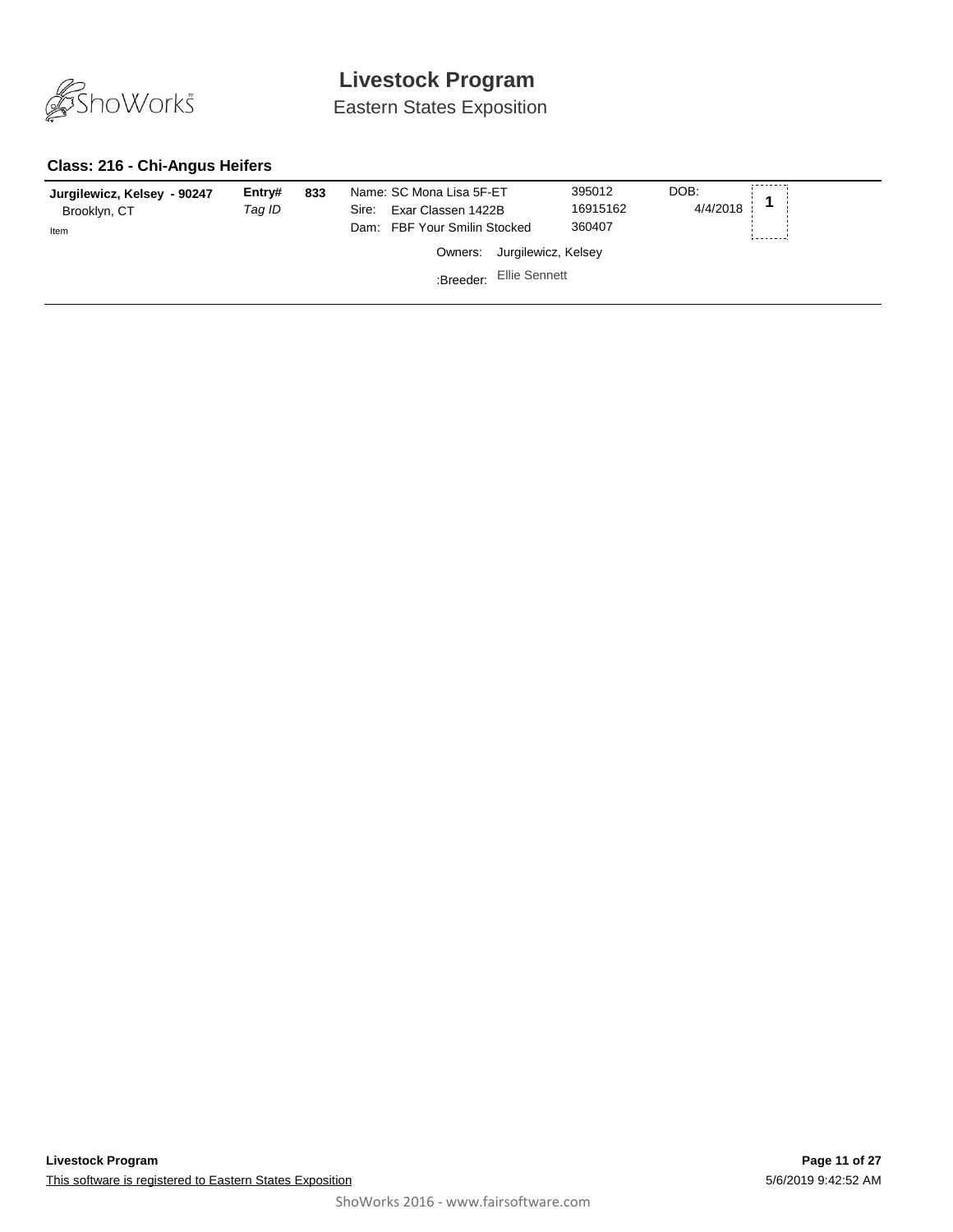

Eastern States Exposition

#### **Class: 252 - Hereford Group 1**

| Camara, Olivia - 90324<br>Acushnet, MA<br>Item | Entry#<br>Taq ID | 827 | Name: Bofat Hill Lad 6107 Gabby 101 P43999824<br>Sire: C 2052 5280 Lad 6107-ET<br>Dam: Bofat Hill 743 Glamorous 71Y | P43672915<br>P43208640 | DOB:<br>$10/27/2018$ <sup>1</sup> |
|------------------------------------------------|------------------|-----|---------------------------------------------------------------------------------------------------------------------|------------------------|-----------------------------------|
|                                                |                  |     | Owners: Camera, Olivia                                                                                              |                        |                                   |
|                                                |                  |     | :Breeder: Harrison Roberts                                                                                          |                        |                                   |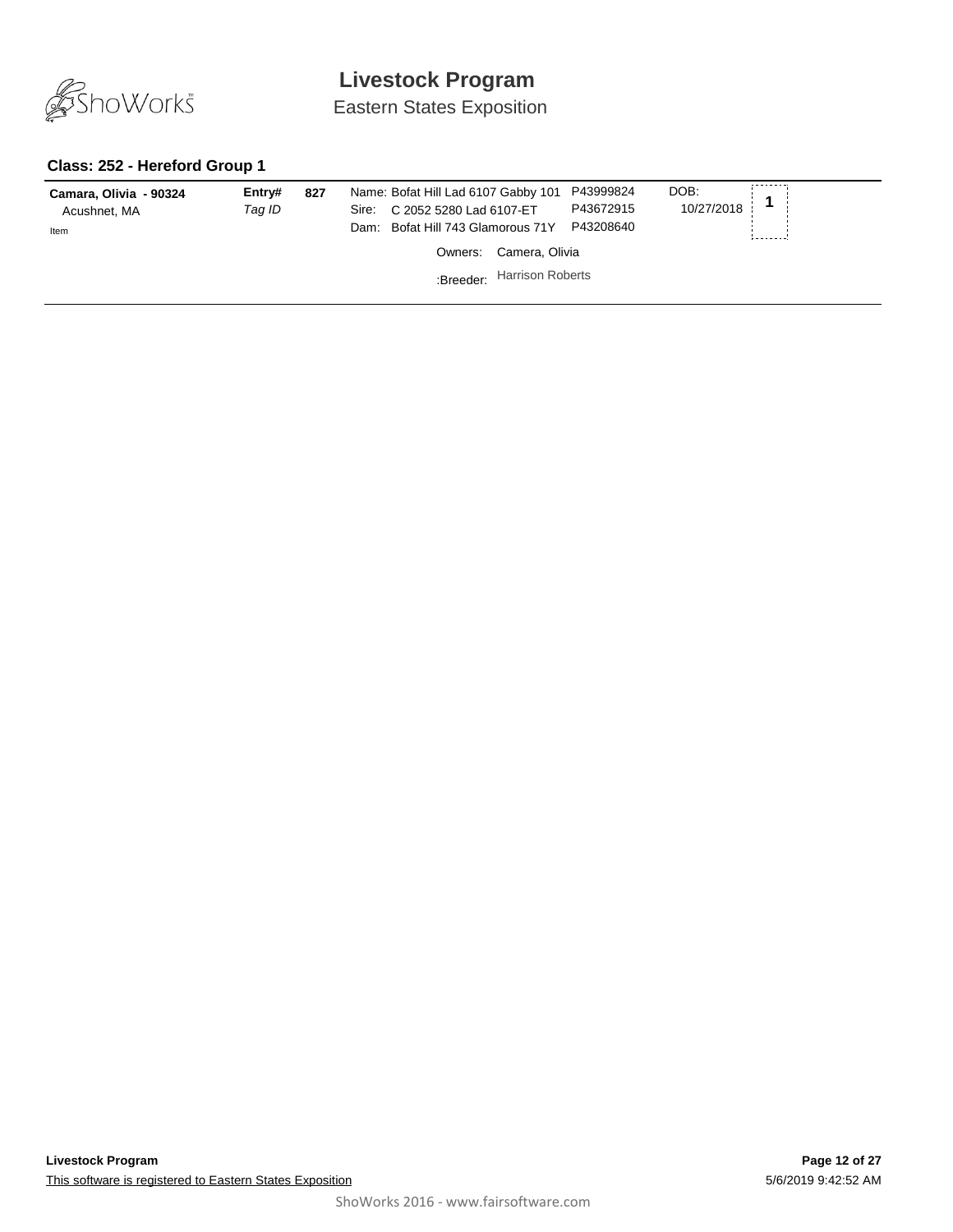

Eastern States Exposition

#### **Class: 253 - Hereford Group 3**

| Stockdale, Rylee - 90184<br>Dayton, PA<br>Item     | 693<br>Entry#<br>Tag ID                 | Name: M+M 470B Fantasia 832-ET<br>BR Nitro Aventus 3116-ET<br>Sire:<br>Dam: MAV Aspen 470B-ET<br>Stockdale, Rylee<br>Owners:<br>M+M Cattle Co<br>:Breeder:                                 | 43945684<br>43452145<br>P43567673                            | DOB:<br>1<br>4/24/2018 |
|----------------------------------------------------|-----------------------------------------|--------------------------------------------------------------------------------------------------------------------------------------------------------------------------------------------|--------------------------------------------------------------|------------------------|
| Gemza, Tyler - 117<br>Eden, NY<br>Item             | Entry#<br>345<br>Tag ID 003005301 Sire: | Name: SRF Miss Marty Girl<br>Purple MB Womanizer 14U-ET P42945146<br><b>SRF Miss Martina-ET</b><br>Dam:<br>Gemza, Tyler<br>Owners:<br>Chase Laudeman<br>:Breeder:                          | P43949642<br>P43413798                                       | DOB:<br>4/18/2018      |
| Francis, Tanner D - 3553<br>Brooklyn, CT<br>Item   | 594<br>Entry#<br>Tag ID 003014642 Sire: | Name: TDF Zenyatta 1804-ET<br>KCF Bennett Encore Z311-ET<br>Dam: JWR M41 Princess 167S<br>Owners: Francis Show Cattle<br>Loewen Herefords<br>:Breeder:                                     | P43934470<br>P43387256<br>P42757211                          | DOB:<br>2<br>4/9/2018  |
| Billing, Abigail - 90229<br>Greendell, NJ<br>Item  | Entry#<br>945<br>Tag ID                 | Name: GP Sweet Annie 0058 238F-ET P43960564<br>Sire:<br>CRR About Time 743<br>Dam: Boyd Paula 0058<br>Owners:<br>Billing, Abigail S<br>Abigail S Billing<br>:Breeder:                      | P42797564<br>P43090366                                       | DOB:<br>5<br>3/25/2018 |
| Hewitt, Kendall - 90329<br>Branchville, NJ<br>Item | 820<br>Entry#<br>8190F<br>Tag ID        | Name: Roudy 20R 554 Caroline 8190- 43918645<br>DVOR 468Z 159P Zenner 554- 43618686<br>Sire:<br>Dam: JDH MS P606 Boomer 20R<br>Hewitt, Kendall<br>Owners:<br>Ashylyn Roudabush<br>:Breeder: | 42576246                                                     | DOB:<br>8<br>3/19/2018 |
| Gemza, Logan - 90305<br>Eden, NY<br>Item           | Entry#<br>350<br>Tag ID 003142831 Sire: | Name: AMC 0103 109 Mariah 1F-ET<br>CRR 719 Catapult 109<br>Dam: HW4 Mariah 0103-ET<br>Owners:<br>Gemza, Logan<br>:Breeder:                                                                 | 43903662<br>P43186342<br>43091169<br>Alex & McKenzie Cosgray | DOB:<br>6<br>3/5/2018  |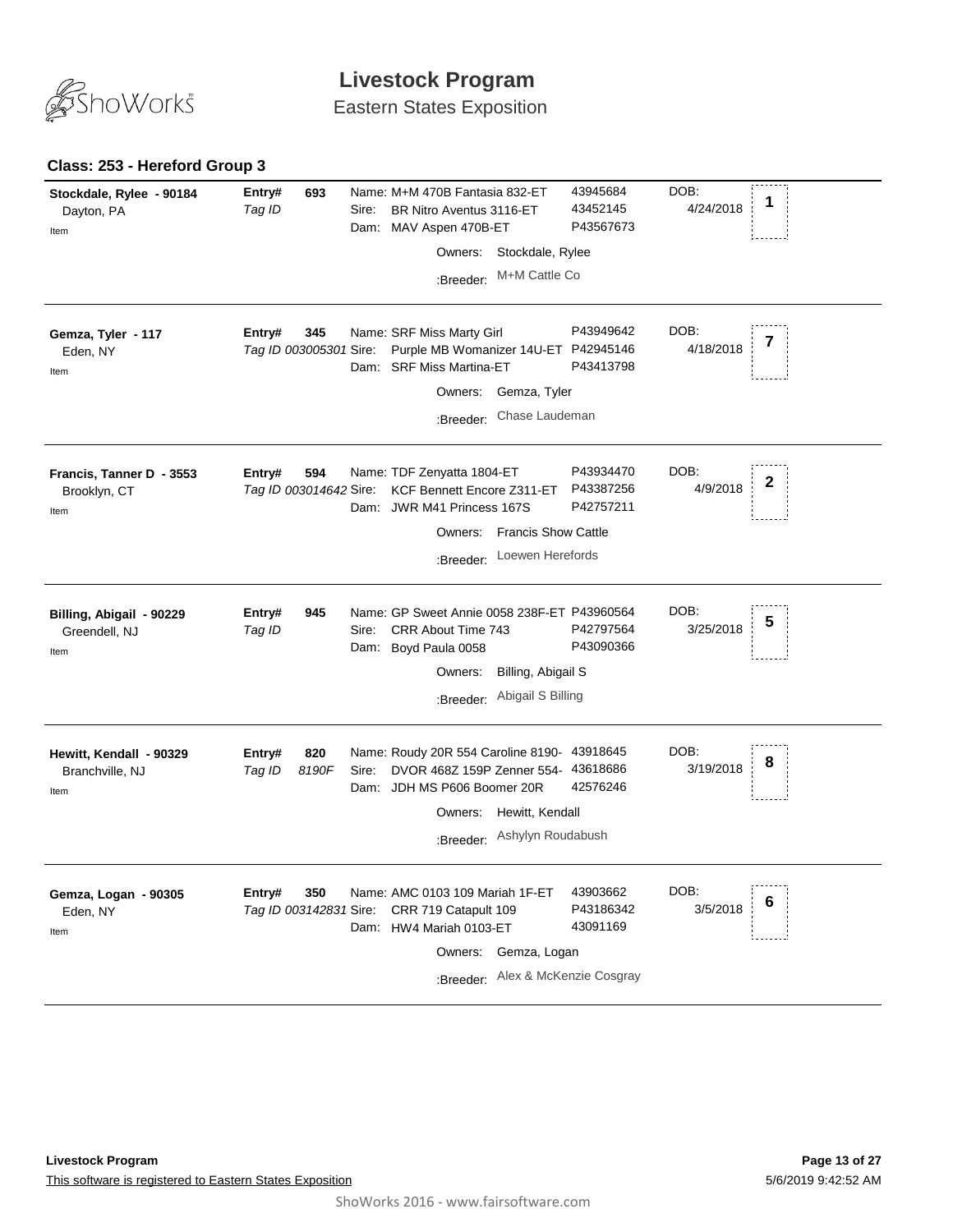

# Eastern States Exposition

| Pepin, Tristan - 5597<br>Goshen, CT<br>Item       | Entry#<br>Tag ID | 250<br>7276 | Name: Pepin 028X Winnie 808F<br><b>Churchill Sensation 028X</b><br>Sire:<br>Delhawk Willow 52D-ET<br>Dam:<br>Pepin, Tristan<br>Owners:<br>:Breeder: | DOB:<br>43942870<br>3/3/2018<br>43092364<br>43713508 | 4 |
|---------------------------------------------------|------------------|-------------|-----------------------------------------------------------------------------------------------------------------------------------------------------|------------------------------------------------------|---|
| Fredrickson, Anna - 3845<br>wolfeboro, nh<br>Item | Entry#<br>Tag ID | 951         | Name: THF Mimosa<br>Sire:<br>Dam:<br>Owners:<br>:Breeder:                                                                                           | DOB:                                                 | 3 |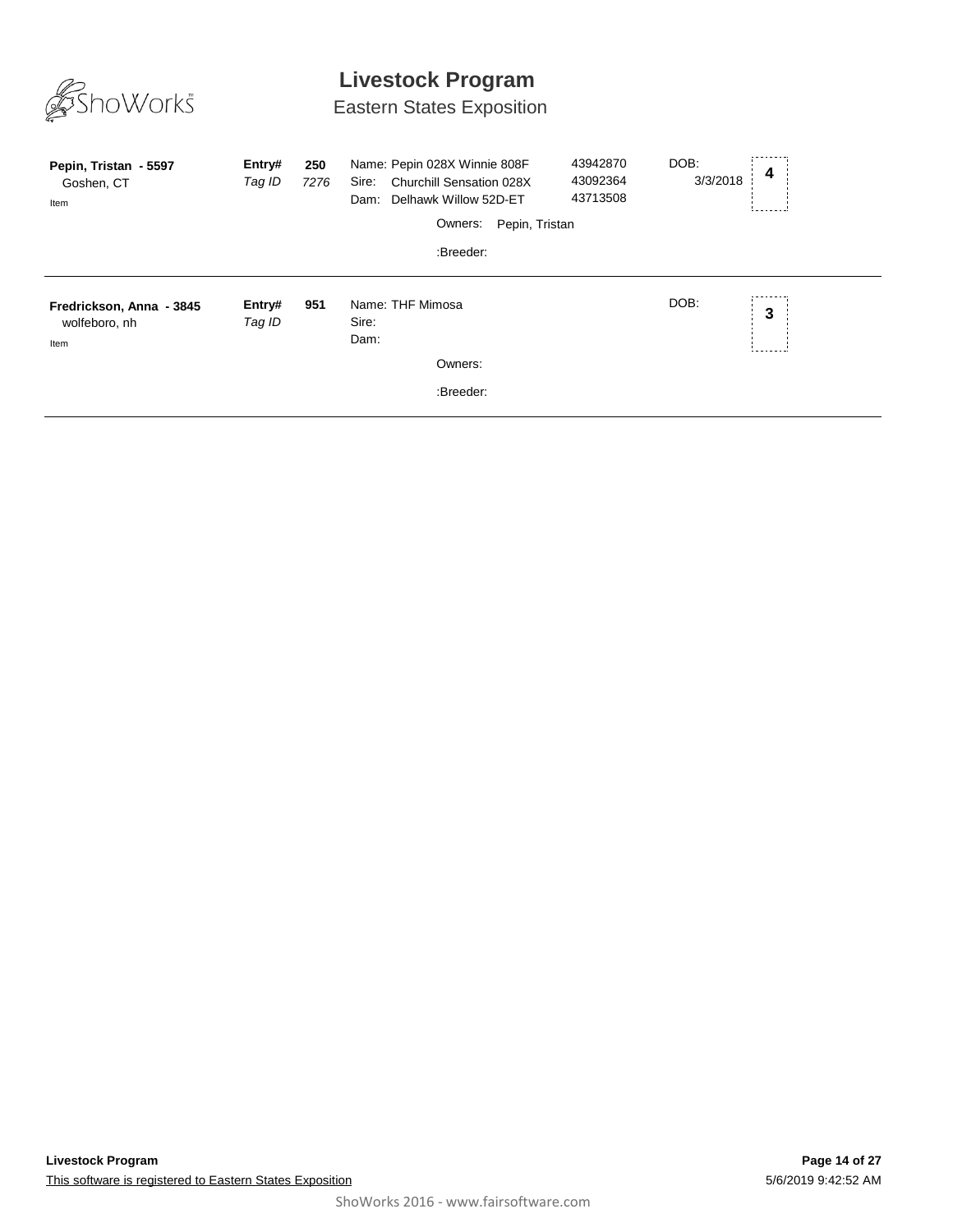

Eastern States Exposition

#### **Class: 254 - Hereford Group 4**

| Gemza, Logan - 90305<br>Eden, NY<br>Item          | Entry#           | 355<br>Tag ID 33VGV303t Sire: |       | Name: Crum 109 Caty X01 851F-ET<br>CRR 719 Catapult 109<br>Dam: Snowshoe 64R Pilar X01 |                               | P43929892<br>P3186342<br>P43129455 | DOB:<br>2/7/2018 | 3            |
|---------------------------------------------------|------------------|-------------------------------|-------|----------------------------------------------------------------------------------------|-------------------------------|------------------------------------|------------------|--------------|
|                                                   |                  |                               |       | Owners:                                                                                | Gemza, Logan                  |                                    |                  |              |
|                                                   |                  |                               |       | :Breeder:                                                                              | Crum Cattle Co                |                                    |                  |              |
| Kagan, Helena - 91<br>clinton corners, ny<br>Item | Entry#<br>Tag ID | 199<br>8415                   | Sire: | Name: LCC 9050 Rachael 832<br>Boyd Worldwide 9050-ET<br>Dam: PF 11X Rachael Z215       |                               | 43924094<br>P42982024<br>43291906  | DOB:<br>2/2/2018 | 4            |
|                                                   |                  |                               |       | Owners:                                                                                | Kagan, Helena                 |                                    |                  |              |
|                                                   |                  |                               |       | :Breeder:                                                                              | Grassy Run Farms              |                                    |                  |              |
| Pepin, Dillon - 5596<br>Goshen, CT<br>Item        | Entry#<br>Tag ID | 234<br>1787                   | Sire: | Name: Pepin 109 Katie 806F-ET<br>CRR 719 Catapult 109<br>Dam: Pepin Josie 230Z         |                               | 43942898<br>43186342<br>43377639   | DOB:<br>1/9/2018 | $\mathbf{2}$ |
|                                                   |                  |                               |       | Owners:                                                                                | Pepin, Dillon                 |                                    |                  |              |
|                                                   |                  |                               |       | :Breeder:                                                                              | Kurtis Pepin                  |                                    |                  |              |
| Pepin, Kurtis - 5598<br>Goshen, CT<br>Item        | Entry#<br>Tag ID | 245<br>21784                  | Sire: | Name: Pepin 109 Zoey 804F-ET<br>CRR 719 Catapult 109<br>Dam: Pepin Josie 230Z          |                               | 43942892<br>43186342<br>43377639   | DOB:<br>1/8/2018 |              |
|                                                   |                  |                               |       | Owners:<br>:Breeder:                                                                   | Pepin, Kurtis<br>Kurtis Pepin |                                    |                  |              |
| Pepin, Kurtis - 5598<br>Goshen, CT<br>Item        | Entry#<br>Tag ID | 242<br>21791                  | Sire: | Name: Pepin 2103 Diana 803F-ET<br>C Miles McKee 2103-ET<br>Dam: TCC Ms Diana 01        |                               | 43890624<br>43270668<br>43132180   | DOB:<br>1/6/2018 |              |
|                                                   |                  |                               |       | Owners:                                                                                | Pepin, Kurtis                 |                                    |                  |              |
|                                                   |                  |                               |       | :Breeder:                                                                              | <b>Sullivan Farms</b>         |                                    |                  |              |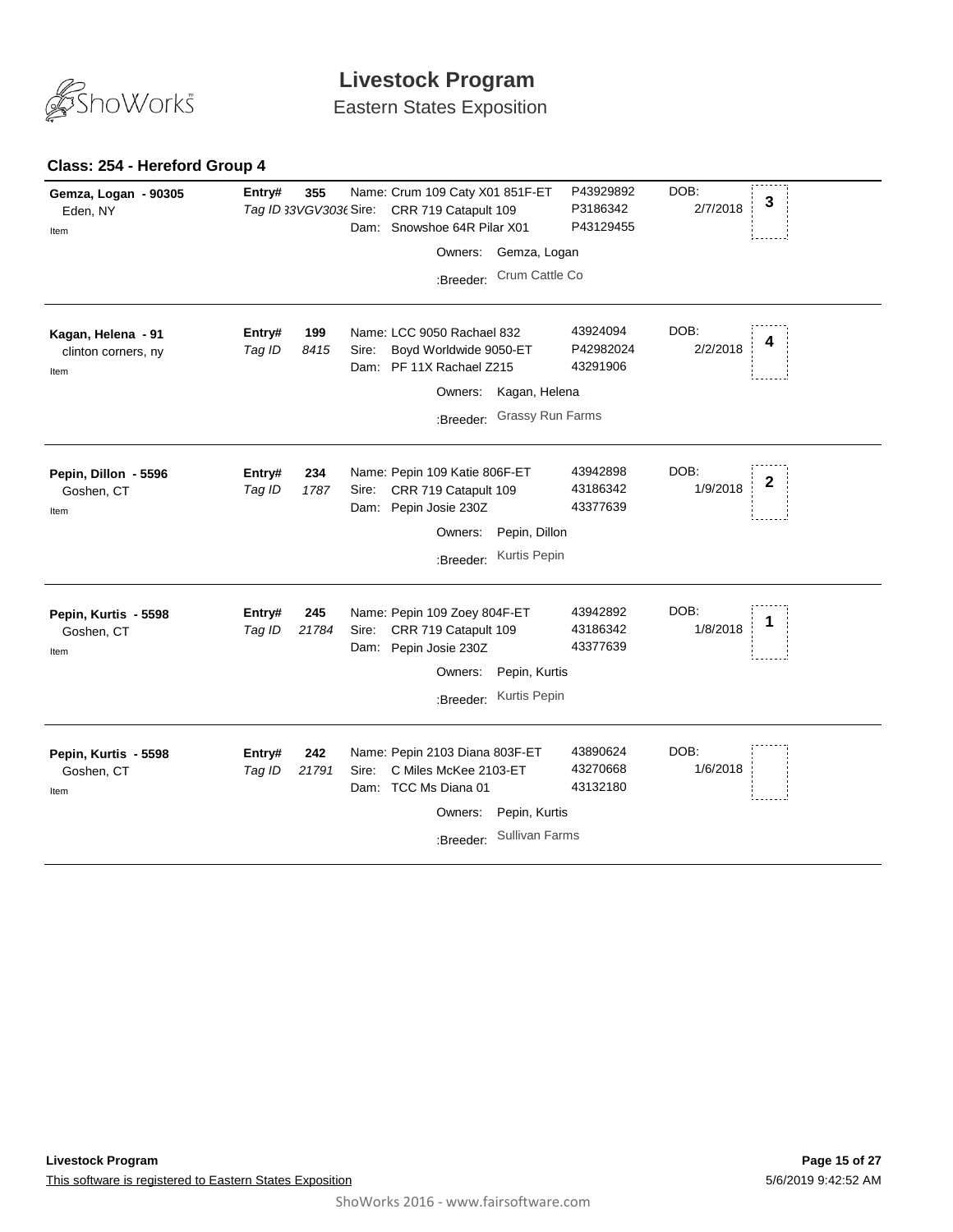

Eastern States Exposition

#### **Class: 255 - Hereford Group 5**

| Hewitt, Bella - 90328<br>Branchville, NJ<br>Item  | 822<br>Entry#<br>Tag ID<br>10E        | Name: OAPH 13W Trust In Eve 2S 10 43899451<br>NJW 73S M326 Trust 100W-ET 43002897<br>Sire:<br>43070411<br>OAPH First Class Lady 13W<br>Dam:<br>Hewitt, Isabella<br>Owners:<br>Orrs Acre Polled Herefords<br>:Breeder: | DOB:<br>4<br>11/5/2017 |
|---------------------------------------------------|---------------------------------------|-----------------------------------------------------------------------------------------------------------------------------------------------------------------------------------------------------------------------|------------------------|
| Smith, Thomas - 90322<br>SENECA FALLS, NY<br>Item | Entry#<br>625<br>Tag ID<br>1137       | 43928982<br>Name: TP 581 Sweet Pea 1103E<br>43595435<br>LCC 0124 Lock Down 581-ET<br>Sire:<br>43078661<br>Dam: TP LCC Sweet Thing X01-ET<br>Smith, Thomas<br>Owners:<br>Thomas Patrick Smith<br>:Breeder:             | DOB:<br>3<br>11/3/2017 |
| Fredrickson, Anna - 3845<br>wolfeboro, nh<br>Item | 562<br>Entry#<br>Tag ID THF 29E Sire: | Name: THF 42 Merlot 29E<br>43860053<br>43370224<br>GKB 88 Laramie B293<br>P43553796<br>Dam: MRF 8Y Holly B631-ET<br>Owners: Fredrickson, Anna<br>Alan Fredrickson<br>:Breeder:                                        | DOB:<br>1<br>10/5/2017 |
| Camara, Olivia - 90324<br>Acushnet, MA<br>Item    | 828<br>Entry#<br>Tag ID               | P43978882<br>Name: SOF Emerald 52E<br>P43585798<br>Sire:<br>M+M 8160U Cracker Jack 551<br>P43571404<br>Dam: SOF Sky 47B<br>Camera, Olivia<br>Owners:<br>Ashlee DeMolles<br>:Breeder:                                  | DOB:<br>5/24/2017      |
| Fredrickson, Anna - 3845<br>wolfeboro, nh<br>Item | Entry#<br>565<br>Tag ID               | Name: EJF Selena 802F<br>Sire:<br>Dam:<br>Fredrickson, Anna<br>Owners:<br>Erik Fredrickson<br>:Breeder:                                                                                                               | DOB:<br>$\mathbf{2}$   |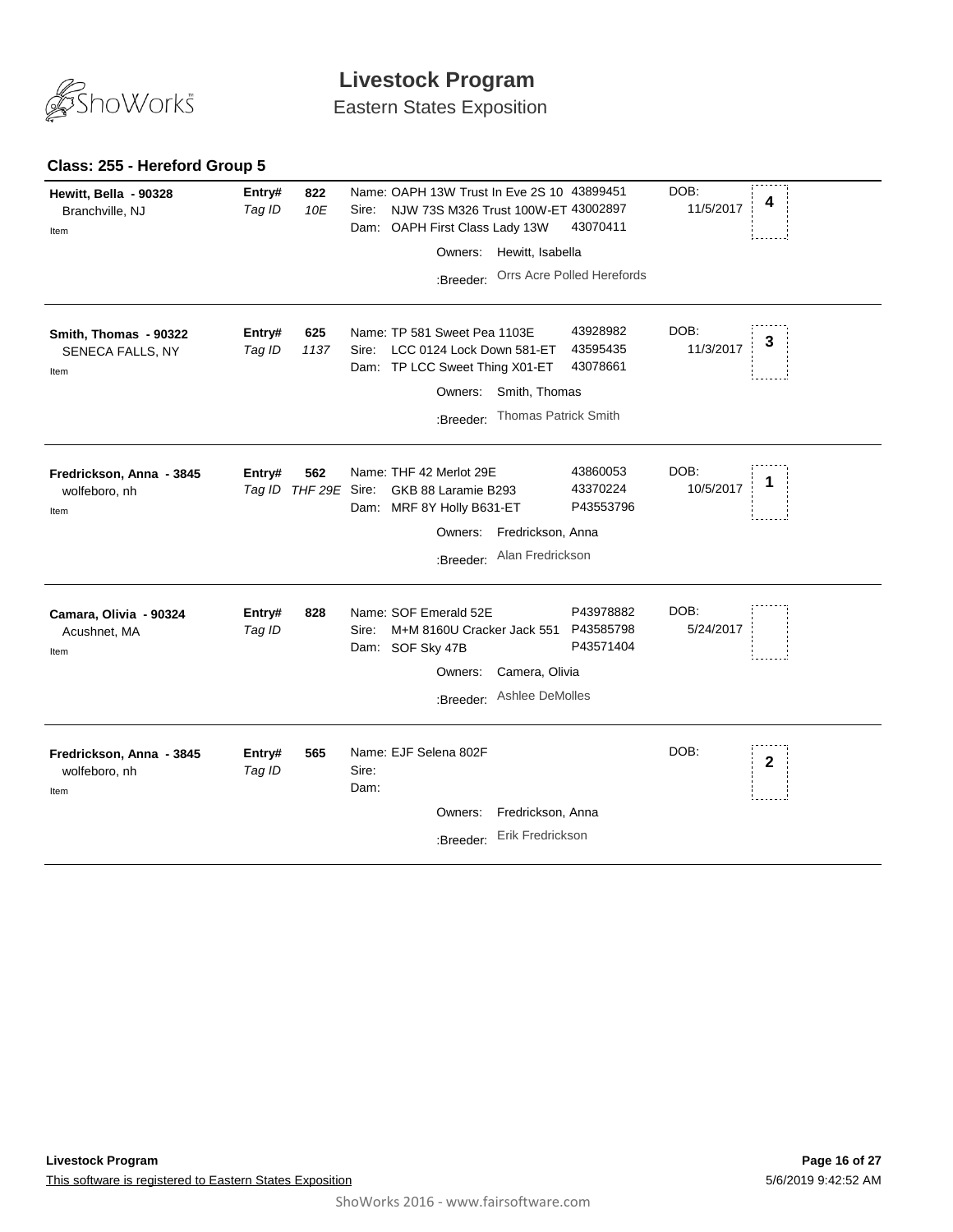

Eastern States Exposition

| Palmer, Tim - 90309<br>Rochester, NH<br>Item        | Entry#<br>Tag ID | 363<br>F08 | Name: ECCO Fergie F08<br>HTP/BRAM 457 Magnum C818 2997791<br>Sire:<br>Dam: FSCI Emelia D632<br>Palmer, Tim<br>Owners:<br>Nathan Spangler<br>:Breeder: | 3495742<br>3140347                                   | DOB:<br>3<br>4/27/2018 |
|-----------------------------------------------------|------------------|------------|-------------------------------------------------------------------------------------------------------------------------------------------------------|------------------------------------------------------|------------------------|
| Jurgilewicz, Kelsey - 90247<br>Brooklyn, CT<br>Item | Entry#<br>Tag ID | 832        | Name: BDM Markle Sparkle F810<br>W/C Relentless 32C<br>Sire:<br>Dam: 174<br>Owners:<br><b>Ben David Mears</b><br>:Breeder:                            | 3533261<br>3045559<br>3533260<br>Jurgilewicz, Kelsey | DOB:<br>1<br>4/21/2018 |
| Parson, Rodney - 90339<br>Graysville, PA<br>Item    | Entry#<br>Tag ID | 938        | Name: One Eyed Lady<br>One Eyed Jack<br>Sire:<br>Dam: 33S<br>Parson, Rodney<br>Owners:<br>:Breeder:                                                   | 3519380<br>2496326<br>2593758<br>Hanewich Cattle Co  | DOB:<br>4/20/2018      |
| Hebert, Kara-Lynn - 90215<br>Auburn, MA<br>Item     | Entry#<br>Tag ID | 935        | Name: HFSC Foxy Lady HF6<br>Silverias Style 9303<br>Sire:<br>Dam: Cherokee Steel Lady<br>Owners:<br><b>Hillcrest Farm</b><br>:Breeder:                | 3433826<br>2573675<br>2758695<br>Hebert, Kara-Lynn   | DOB:<br>2<br>3/2/2018  |

#### **Class: 270 - Simmental Percentage Group 1**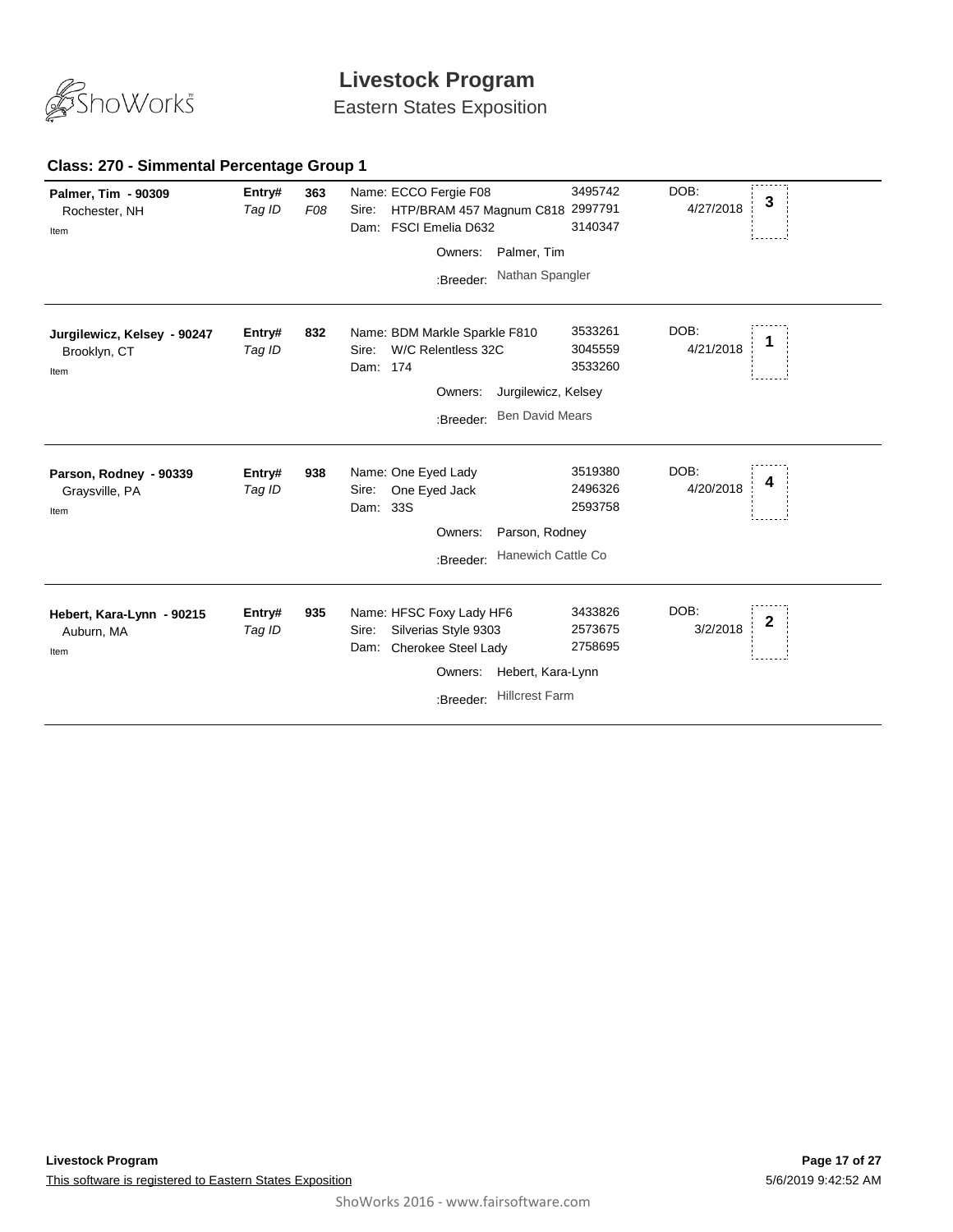

Eastern States Exposition

#### **Class: 271 - Simmental Percentage Group 2**

| Oatley, Fallon - 3702<br>West Greenwich, RI<br>Item | Entry#<br>Tag ID | 934 | Name: JSUL Kim<br>Yardley High Regard<br>Sire:<br>JSUL Kim 11C<br>Dam:<br>Owners: Oatley, Fallon | 3475755<br>2522822<br>3406128 | DOB:<br>2/22/2018 |  |
|-----------------------------------------------------|------------------|-----|--------------------------------------------------------------------------------------------------|-------------------------------|-------------------|--|
|                                                     |                  |     | :Breeder:                                                                                        |                               |                   |  |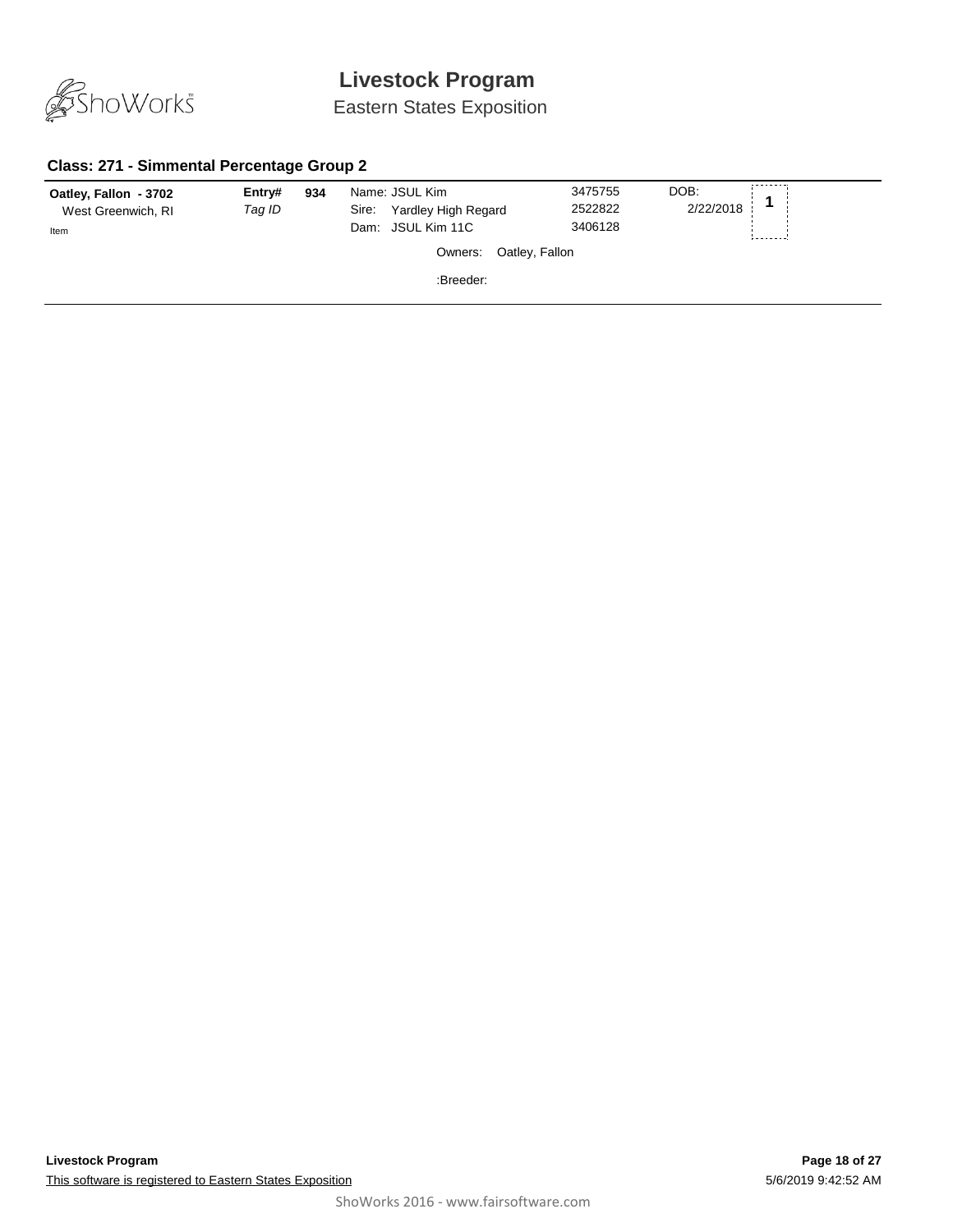

Eastern States Exposition

#### **Class: 272 - Simmental Percentage Group 3**

| Mahaffey, Riley J - 90171<br>Torrington, CT<br>Item | Entry#<br>Tag ID | 859<br>4718 | Name: PCSC Queen of Right 18E<br>IRCC All Right 326A<br>Sire:<br>Dam: PCSC Queen of Worth B3 | 3381194<br>3021437<br>3097508 | DOB:<br>10/5/2017 |
|-----------------------------------------------------|------------------|-------------|----------------------------------------------------------------------------------------------|-------------------------------|-------------------|
|                                                     |                  |             | Owners: Mahaffey, Riley                                                                      |                               |                   |
|                                                     |                  |             | :Breeder: Pine Creek Show Cattle                                                             |                               |                   |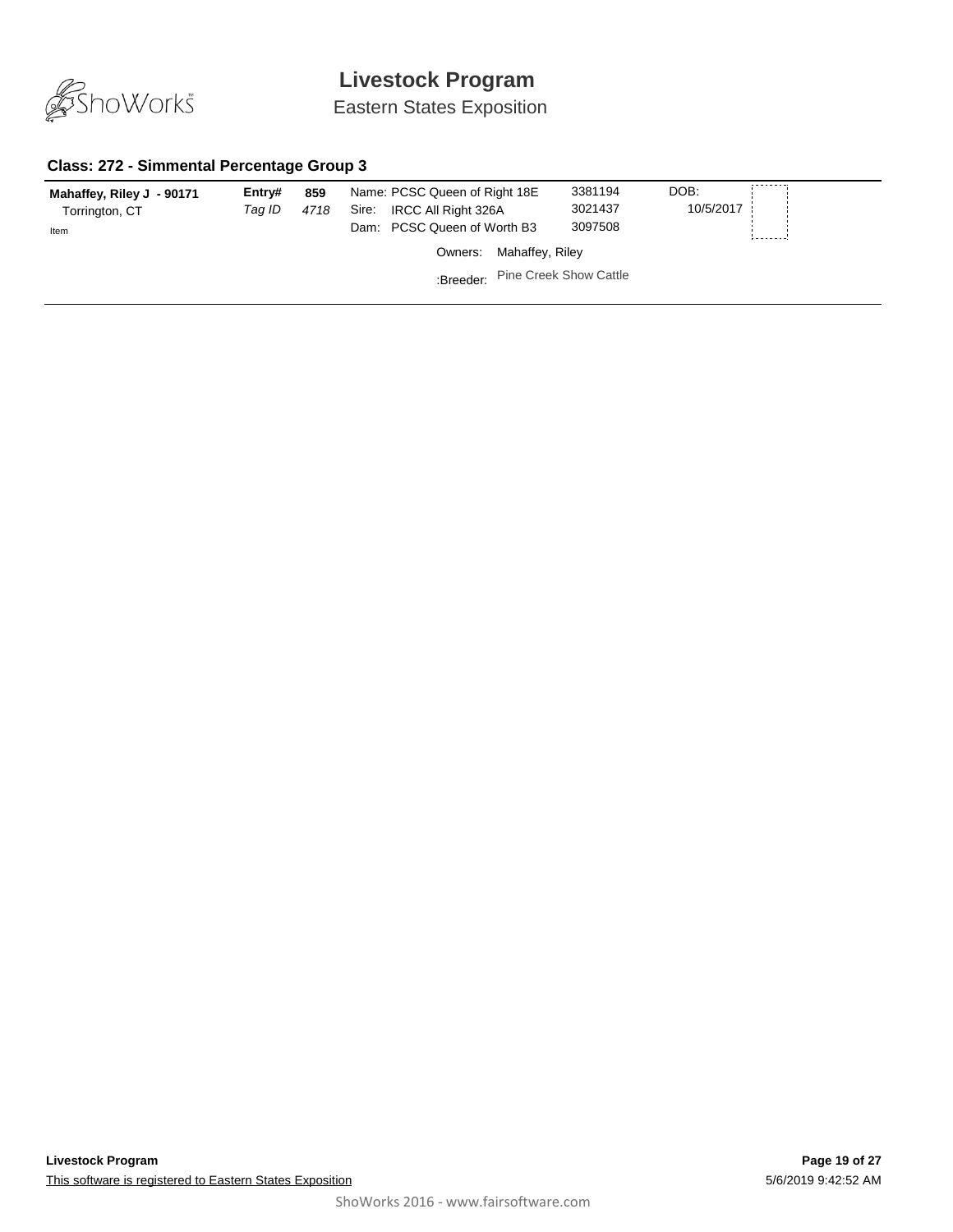

Eastern States Exposition

#### **Class: 280 - Simmental Group 3**

| Murphy, Gavin - 90214<br>Eagle Bridge, NY<br>Item | Entry#<br>Tag ID | 314<br>872  | Name: LKF Foxy F72<br>WS Stepping Stone B44<br>Sire:<br>LKF Blondie B6<br>Dam:    |                     | DOB:<br>3410697<br>2937803<br>2866255 | $\mathbf{2}$<br>4/7/2018 |  |
|---------------------------------------------------|------------------|-------------|-----------------------------------------------------------------------------------|---------------------|---------------------------------------|--------------------------|--|
|                                                   |                  |             | Owners:                                                                           | Murphy, Gavin       |                                       |                          |  |
|                                                   |                  |             | :Breeder:                                                                         | Jala A Murphy       |                                       |                          |  |
| Pinkham, Dawson - 90314<br>Metcalfe, ON<br>Item   | Entry#<br>Tag ID | 954<br>7209 | Name: Fusion Fancy Pants<br>SVF Allegiance Y802<br>Sire:<br>CWSF Abby A16<br>Dam: | 802414              | DOB:<br>1235979<br>1153070            | 4/6/2018                 |  |
|                                                   |                  |             | Owners:                                                                           | Pinkham, Dawson     |                                       |                          |  |
|                                                   |                  |             | :Breeder:                                                                         | Dawson Pinkham      |                                       |                          |  |
| Dias, Lily - 136<br>Norton, MA<br>Item            | Entry#<br>Tag ID | 6<br>1539   | Name: Black Jackie<br>SJ Fire Ball B131<br>Sire:<br>FSF Mocha<br>Dam:             | 2769281             | DOB:<br>3439503<br>3090347            | 3<br>3/2/2018            |  |
|                                                   |                  |             | Owners:                                                                           | Dias, Lily          |                                       |                          |  |
|                                                   |                  |             | :Breeder:                                                                         | Heritage Hills Farm |                                       |                          |  |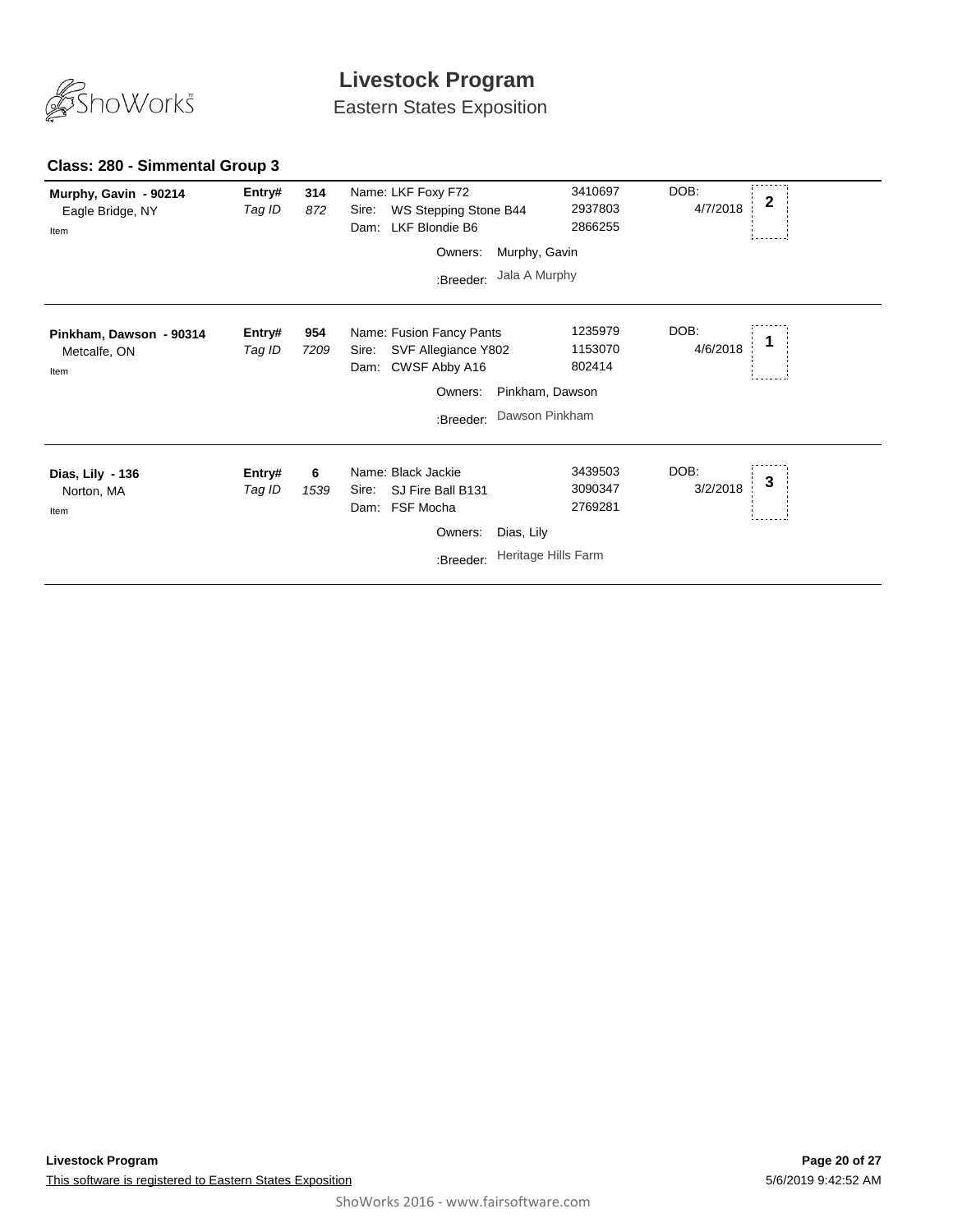

Eastern States Exposition

### **Class: 281 - Simmental Group 4**

| [Team/Company], Bryce Raymo Entry#<br>Brome, Qc<br>Item | Tag ID 013147059 Sire: | 379         |               | Name: Ruby NFF Rhythm 898F<br>LLSF Pays To Believe ZU194<br>Dam: Rhythm 418P                           |                                   | 3455526<br>2659897<br>2764833                                        | DOB:<br>2/20/2018 |              |
|---------------------------------------------------------|------------------------|-------------|---------------|--------------------------------------------------------------------------------------------------------|-----------------------------------|----------------------------------------------------------------------|-------------------|--------------|
|                                                         |                        |             |               | Owners:                                                                                                | Raymond, Bryce                    |                                                                      |                   |              |
|                                                         |                        |             |               | :Breeder:                                                                                              |                                   | Ruby Cattle Co/Nelson Fam Farms                                      |                   |              |
| Boal, Colby - 90289<br>merrickville, ON<br>Item         | Entry#<br>Tag ID       | 121<br>7924 | Sire:         | Name: Donovandale Fine & Dandy<br>LFE The Riddler 323B<br>Dam: MLL Destiny 46D<br>Owners:<br>:Breeder: | Boal, Colby                       | BPG1239073<br>CA-BPG111874<br>CA-PG1201055<br>Donovandale Simmentals | DOB:<br>2/1/2018  | 3            |
| Chernicki, Caitlyn - 270<br>Hanson, MA<br>Item          | Entry#<br>Tag ID       | 163<br>4509 | Sire:         | Name: LKF Flecko F67<br>W/C Wide Track 694Y<br>Dam: LKF Cleopatra C28<br>Owners:<br>:Breeder:          | Chernicki, Caitlyn<br>Jala Murphy | 3410705<br>2588250<br>2959622                                        | DOB:<br>1/26/2018 |              |
| Boal, Zoey - 90290<br>merrickville, ON<br>Item          | Entry#<br>Tag ID       | 119<br>148  | Sire:<br>Dam: | Name: Barlee Mirage 6F<br>W/C Loaded Up 1119Y<br>New Trend Mirage 11Y<br>Owners:<br>:Breeder:          | Boal, Zoey<br>Jerry Barber        | BPG1248779<br>CA-BPTG11994<br>CA-BSG744113                           | DOB:<br>1/22/2018 | $\mathbf{2}$ |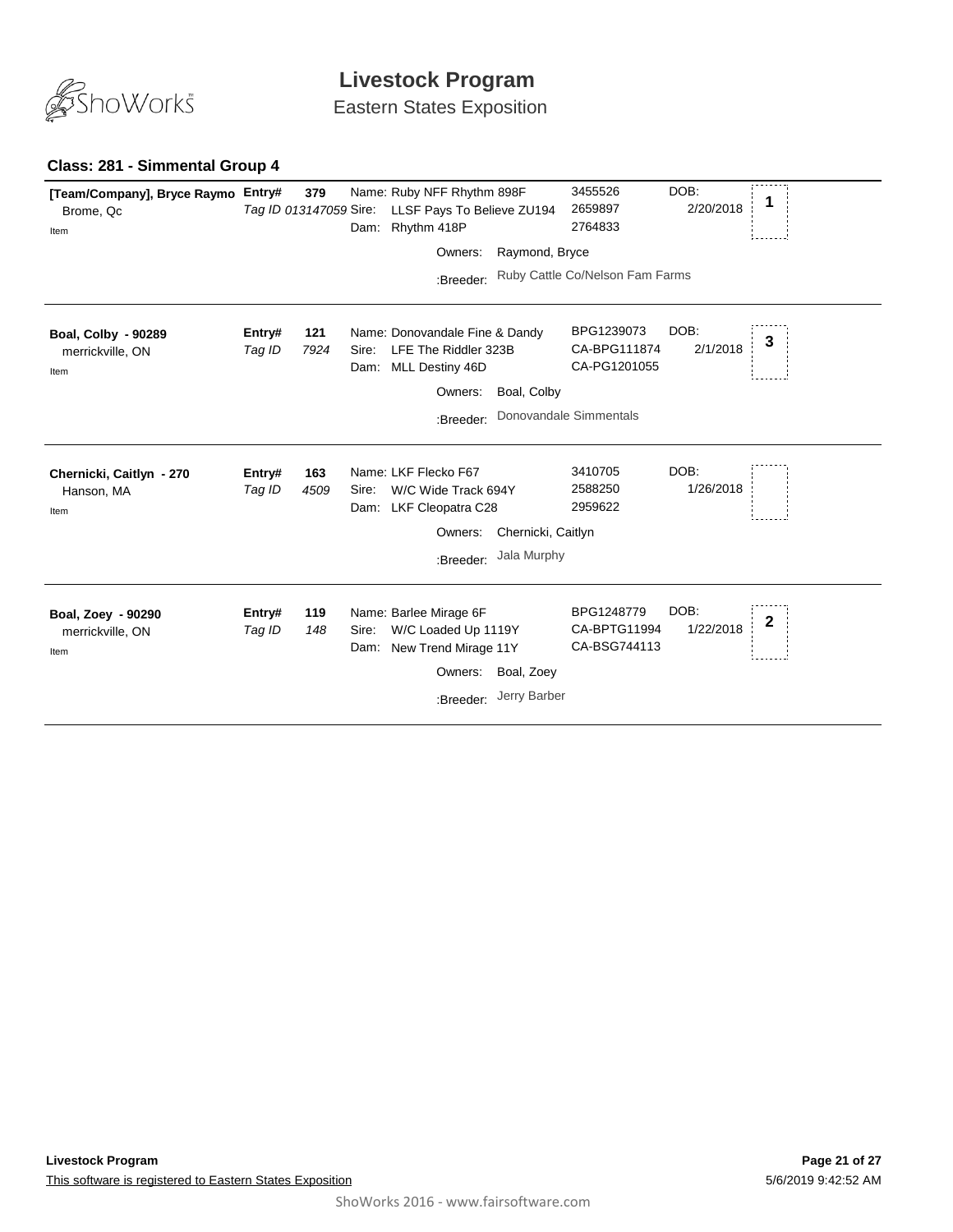

Eastern States Exposition

#### **Class: 282 - Simmental Group 2**

| Griffith, McCall - 90256<br>Boonsboro, MD<br>Item           | Entry#<br>Tag ID | 311                     | Name: AAS Storms A Coming<br><b>KRMS Primary Candidate</b><br>Sire:<br>Dam: AAS Perfect Storm D31            | 3446248<br>2994148<br>3213970                                                           | DOB:<br>2<br>7/2/2018 |
|-------------------------------------------------------------|------------------|-------------------------|--------------------------------------------------------------------------------------------------------------|-----------------------------------------------------------------------------------------|-----------------------|
|                                                             |                  |                         | Griffith, McCall<br>Owners:<br><b>McCall Griffith</b><br>:Breeder:                                           |                                                                                         |                       |
| Blankenship, Adalynn - 90311<br>West Burlington, NY<br>Item | Entry#<br>Tag ID | 600<br>F <sub>128</sub> | Name: LRF Summer F128<br>HPF/LRF Charger D082<br>Sire:<br>Dam: CLRWTR HTP SVF Ultima<br>Owners:<br>:Breeder: | 3431481<br>3113450<br>2756283<br>Blankenship, Adalynn/M&M Cattle Com<br>Long Range Farm | DOB:<br>6/21/2018     |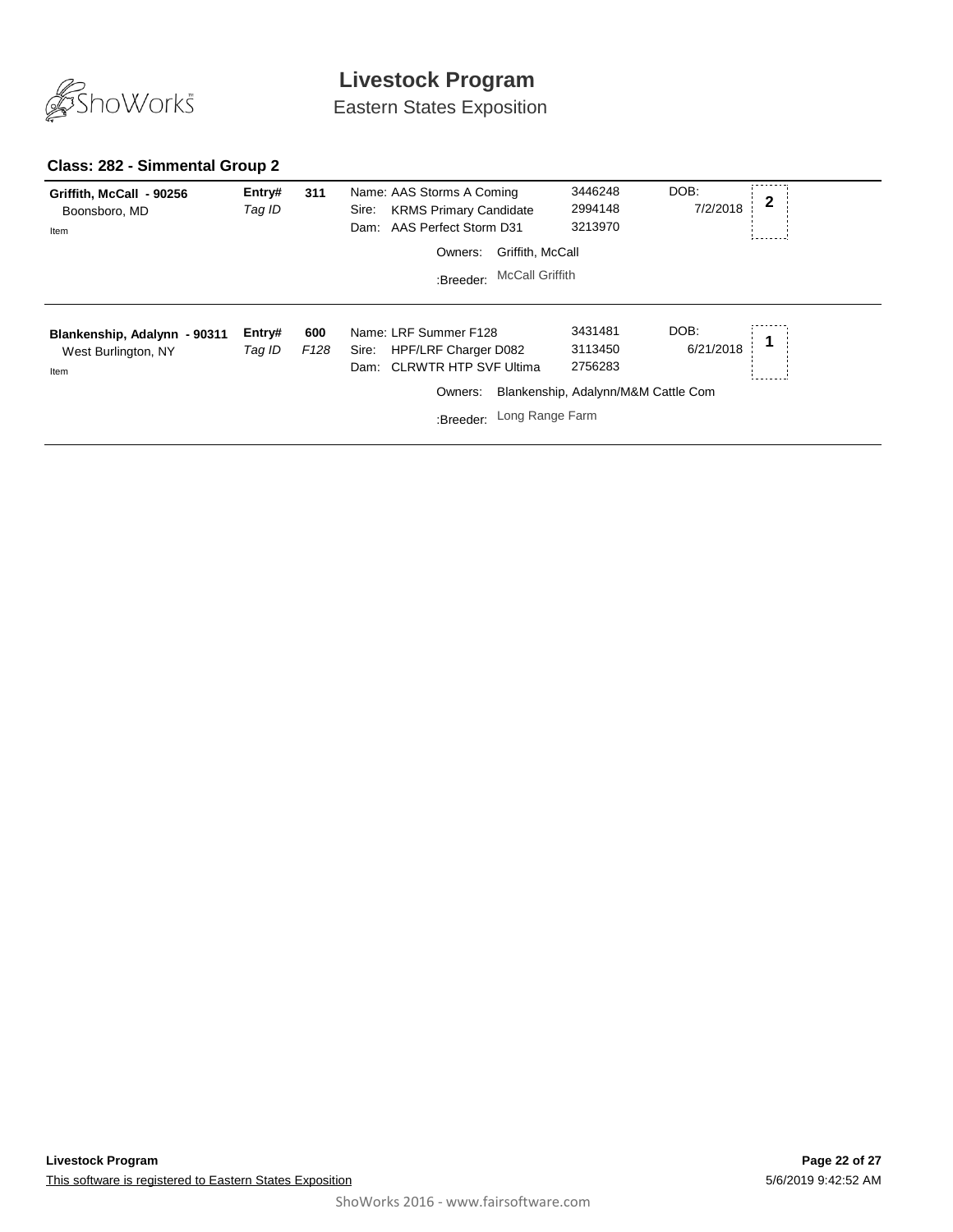

Eastern States Exposition

#### **Class: 283 - Simmental Group 5**

| Dias, Lily - 136<br>Norton, MA<br>Item | Entry#<br>Taq ID | 3<br>1540 | Name: Josephine Marie Johnston<br>RTF Talon<br>Sire:<br>Dam: TSVM Affection | 3251533<br>2950069<br>2951178 | DOB:<br>2/21/2017 |
|----------------------------------------|------------------|-----------|-----------------------------------------------------------------------------|-------------------------------|-------------------|
|                                        |                  |           | Owners:<br>Dias, Lily<br>Breeder: Lily Dias                                 |                               |                   |
|                                        |                  |           |                                                                             |                               |                   |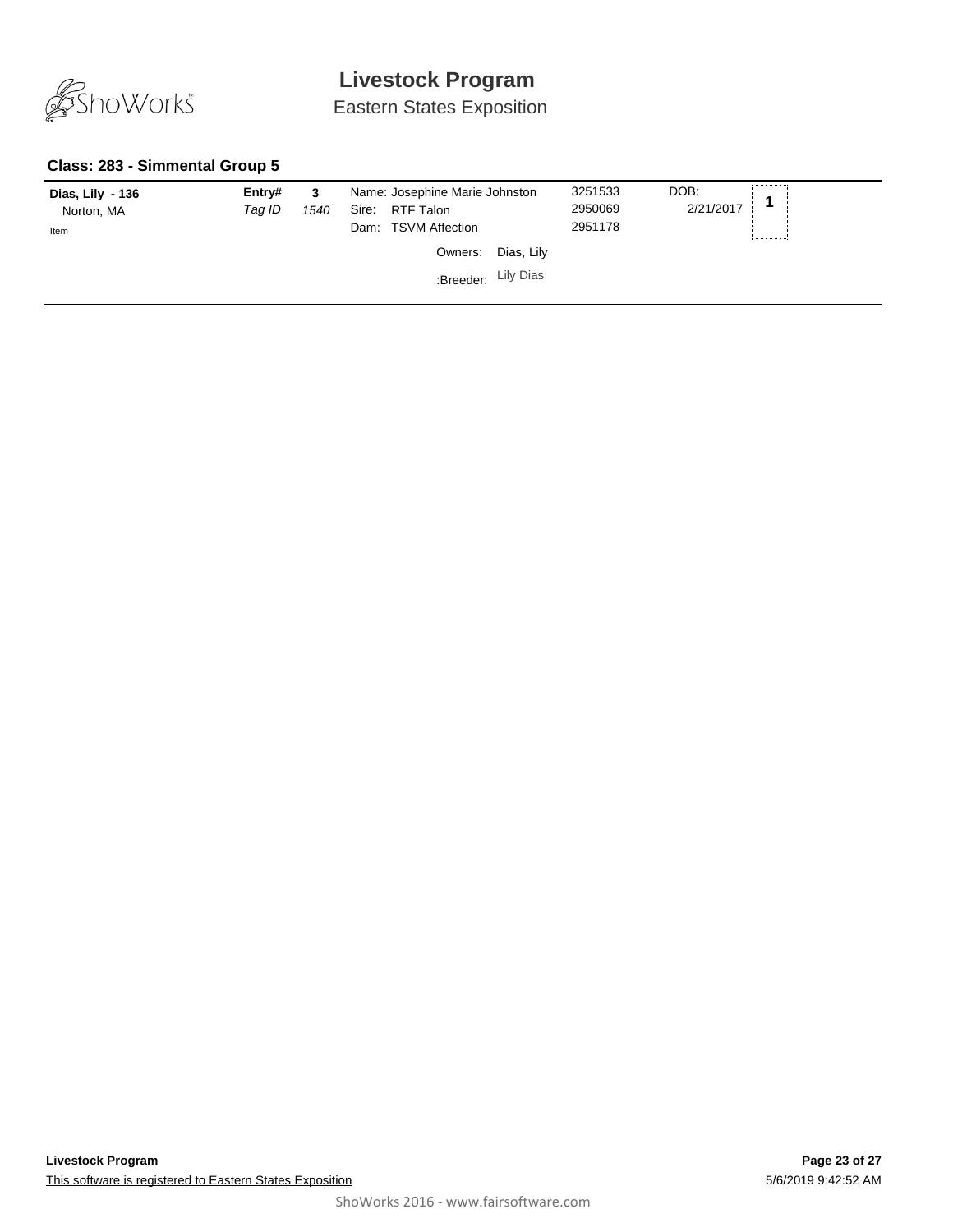

Eastern States Exposition

#### **Class: 284 - Simmental Group 1**

| Mahaffey, Riley J - 90171<br>Torrington, CT<br>Item | Entry#<br>Tag ID | 842<br>41477 | Name: Bram/Lusk Beautiful F509<br>W/C Bankroll 811D<br>Sire:<br><b>Bramlets Beautiful Z223</b><br>Dam: | 3542508<br>3187005<br>2738858 | DOB:<br>10/4/2018 |  |
|-----------------------------------------------------|------------------|--------------|--------------------------------------------------------------------------------------------------------|-------------------------------|-------------------|--|
|                                                     |                  |              | Mahaffey, Riley<br>Owners:                                                                             |                               |                   |  |
|                                                     |                  |              | <b>Bramlet Simmentals</b><br>:Breeder:                                                                 |                               |                   |  |
| Caron, Ashton - 90327<br>Corinna, ME<br>Item        | Entry#<br>Tag ID | 950          | Name: 4 Star Meryl<br>Sire: LLSF Pays to Believe ZU194<br>4 Star Miley<br>Dam:<br>Owners:<br>:Breeder: | 3539532<br>2659897<br>2530196 | DOB:<br>9/21/2018 |  |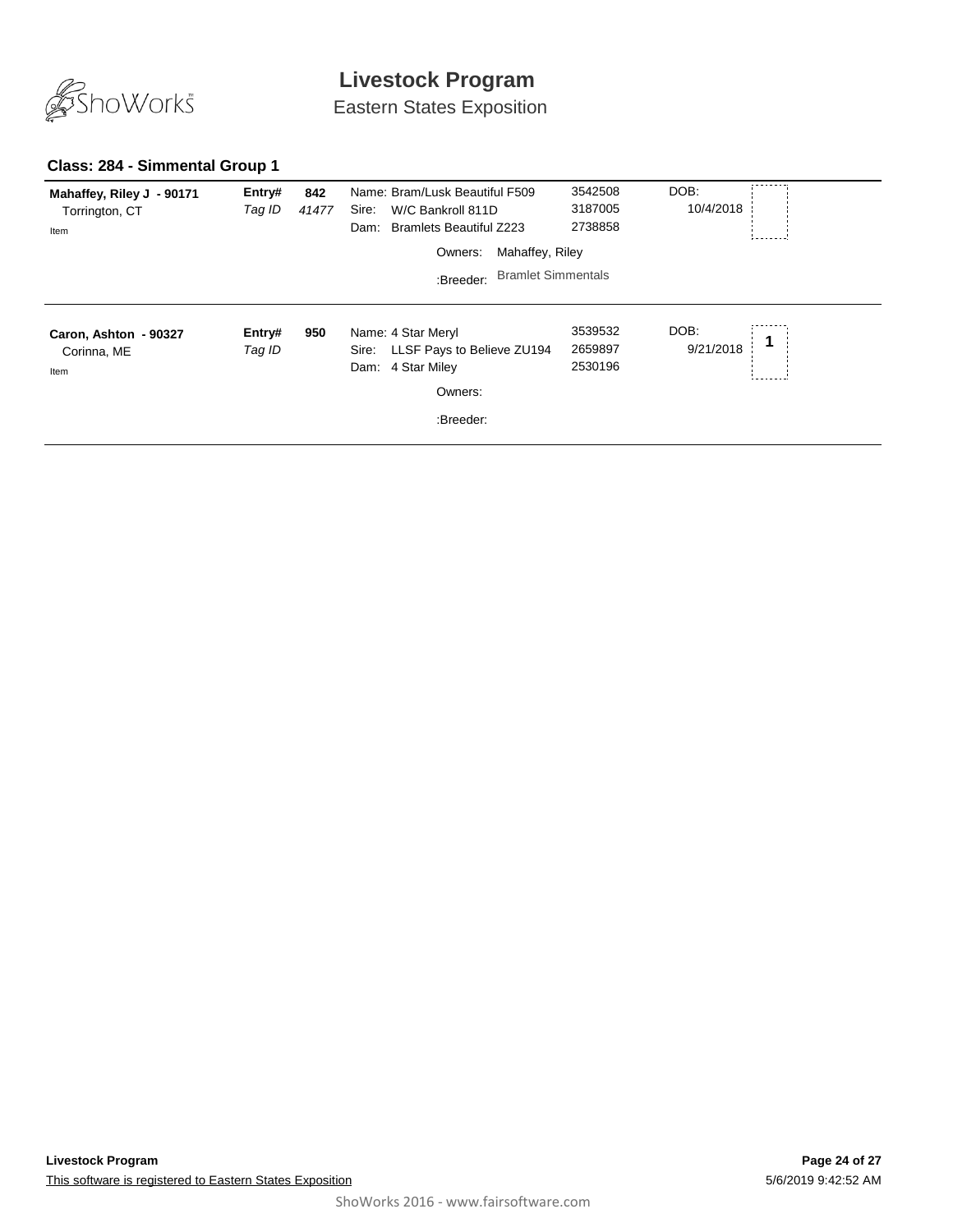

Eastern States Exposition

#### **Durst, Braden - 90279 8400 Entry# 591** Name: TDF 1811 **Entry# 591** Name: TDF 1811 8400030146425 DOB: <br>*Tag ID 003014642 Sire*: 6/23/2018 **1** 6/23/2018 Brooklyn, CT Tag ID 003014642 Sire: Dam: Item ÷. Owners: Durst, Braden :Breeder: DOB: **Jarvis, Kaileigh J - 90172 Entry# 229** Name: Petunia 5/18/2018 Marshfield, MA *Tag ID 003204672 Sire:* ChiMaine Cross Dam: Item Owners: Jarvis, Kaileigh :Breeder: DOB: **Dias, Lily - 136 15** Name: Merida **Entry# 15** Name: Merida DOB: 2<br>*Tag ID 5103* Sire: Bed Angus 5/7/2018 **2**  $Tag$  *ID* Sire: Red Angus 5/7/2018 Norton, MA Dam: Hereford Item Owners: Dias, Lily :Breeder: **Entry#** DOB: **Mahaffey, Riley J - 90171 847** Name: Amadi *Tag ID 8721* 33408 Sire: Monopoly 5/6/2018 Torrington, CT EF1091665 Dam: EJ Dukes Wind 853 Item Owners: Mahaffey, Riley :Breeder:

#### **Class: 285 - Non-Papered Group 1**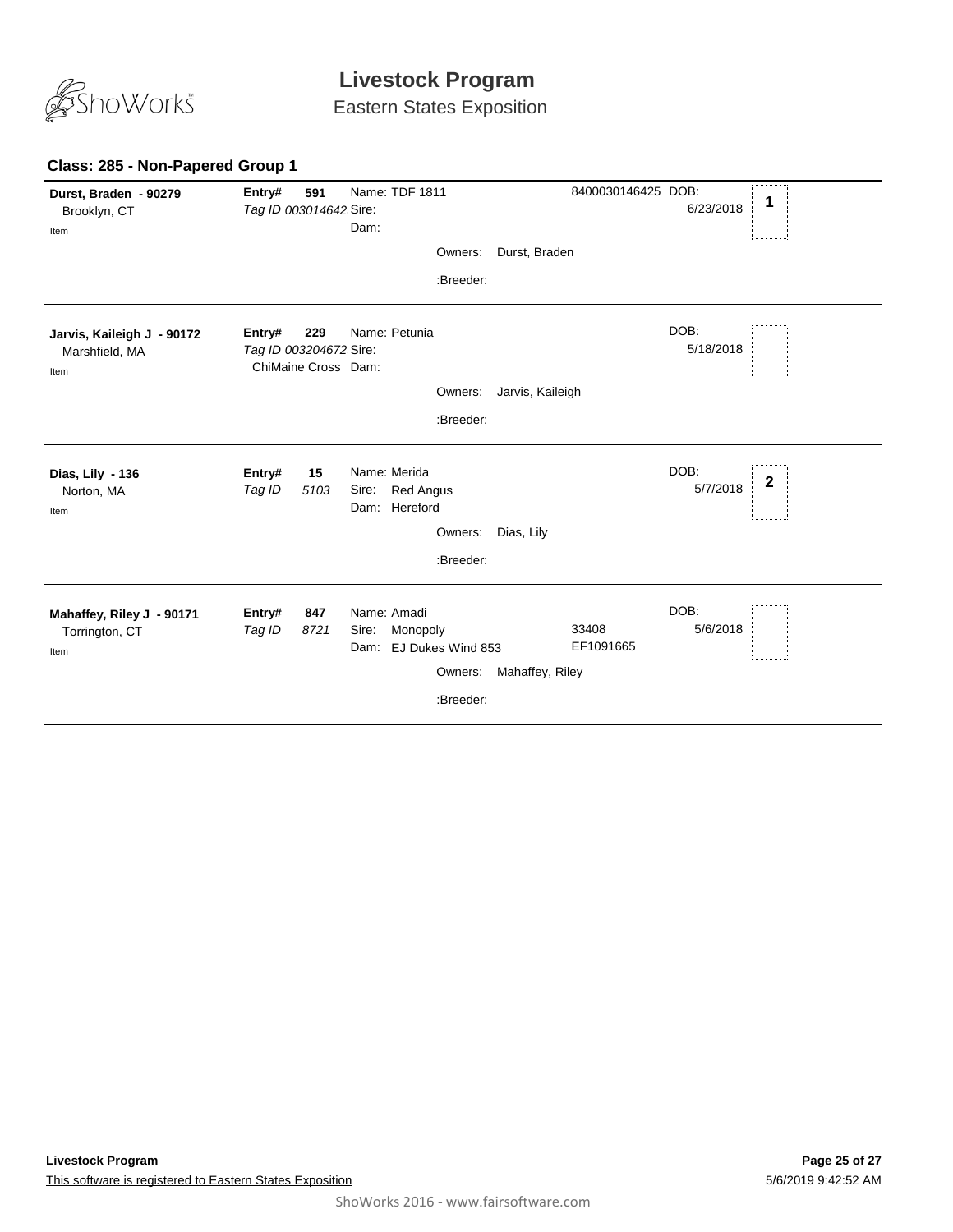

Eastern States Exposition

#### **473** *Tag ID 1032* Name: PKST Montana 2F-ET **Entry# <sup>3</sup>** Sire: Goet I-80 DOB: 4/5/2018 Dam: PKST Sarah 492081 400082 437634 **Rarick, Davanta - 275** Fleetwood, PA Item Owners: Rarick, Davanta :Breeder: Dale & Katie Stouffer **780** *Tag ID* Name: Curly Sire: DOB: 4/1/2018 Cross Dam: **Berkheimer, Karli M - 90124** Mechanicsburg, PA **Entry# 780** Name: Curly DOB: 1<br>*Tag ID* Sire: 4/1/2018 **1** Item Owners: Berkheimer, Karli :Breeder: **688** *Tag ID* Name: STOC Coralee 812F **Entry# <sup>2</sup>** Sire: Hi Ho Silver 15B DOB: 3/28/2018 Dam: STOC Ally 817U 494229 CA376609 439375 **Stockdale, Rylee - 90184** Dayton, PA Item Owners: Stockdale, Rylee :Breeder: Rylee Stockdale **198** *Tag ID 8430* Name: Bish Beauty B805 Sire: CF S/F Ultimate Reward ET **Entry# <sup>4</sup>** DOB: 3/10/2018 Dam: Tag 63 XAR4268260 x4225124 SXFN4257277 **Kagan, Helena - 91** clinton corners, ny Item Owners: Kagan, Helena :Breeder: Bishell Family Cattle

#### **Class: 286 - Non-Papered Group 2**